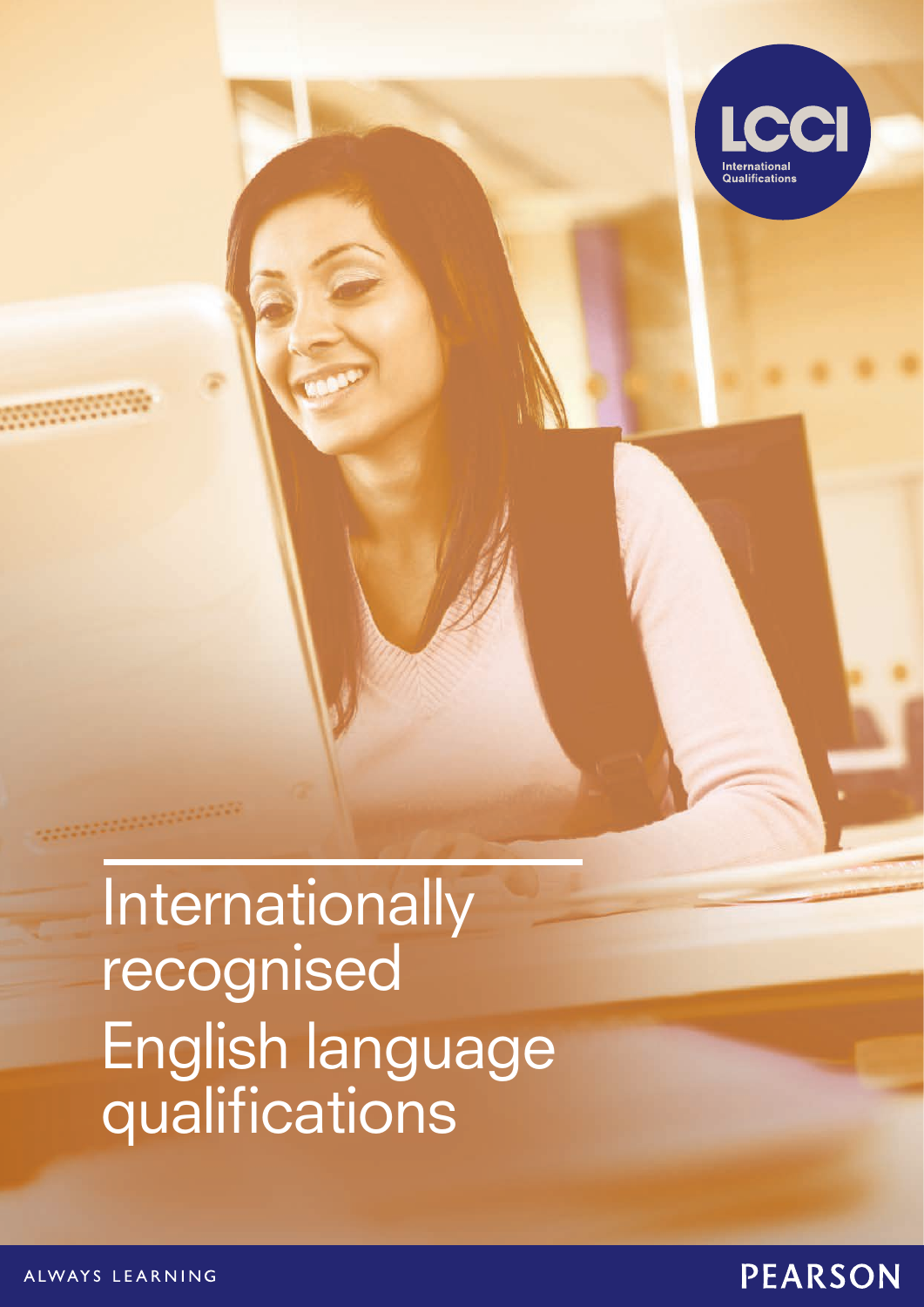# **Contents**

#### About LCCI International qualifications from Pearson 3

|          | <b>English for specific purposes</b>                             | $\overline{4}$ |
|----------|------------------------------------------------------------------|----------------|
| Ξ        | <b>English for Business</b>                                      | 4              |
| ÷.       | English for Business on-screen                                   | 6              |
| $\equiv$ | SEFIC - Spoken English for Industry and Commerce                 | 9              |
| Ξ        | Diploma in Business English for International Managers           | 14             |
| Ξ        | <b>English for Tourism</b>                                       | 15             |
| ÷,       | <b>English for Accounting</b>                                    | 17             |
|          | <b>General English qualifications</b>                            | 18             |
| Ξ        | JETSET ESOL International qualifications from EDI                | 18             |
| ٠        | English Language Skills Assessment (ELSA)                        | 19             |
| ÷        | Foundation English Language Skills Assessment (FELSA)            | 21             |
|          | <b>Teaching English qualifications</b>                           | 21             |
| ÷,       | First Certificate for Teachers of Business English (FTBE)        | 21             |
| ÷        | Certificate in Teaching English as a Foreign Language (CertTEFL) | 22             |
|          | <b>Examination availability</b>                                  | 23             |
|          | <b>LCCI Annual qualification reviews</b>                         | 23             |
|          | <b>Support materials</b>                                         | 23             |
|          | <b>Support publications</b>                                      | 23             |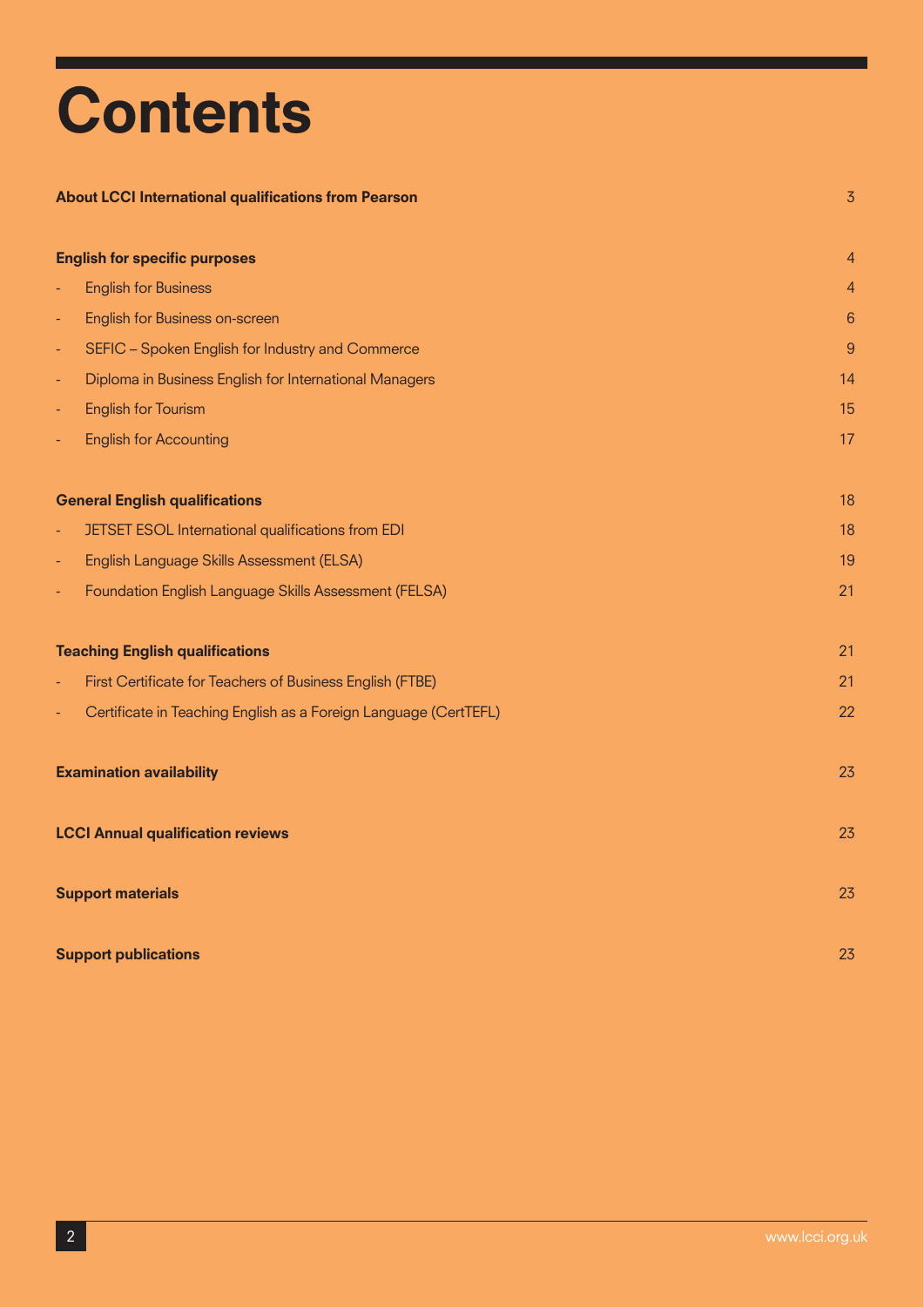# About LCCI International qualifications from Pearson

LCCI International qualifications from Pearson are offered through a growing network of over 4,000 centres, supported by extensive learning resources and easy online administration. The qualifications are taken in over 80 countries and each year over 500,000 are awarded across the globe.

LCCI International qualifications offers qualifications and diplomas in a range of subject areas, covering all the key functions of business:

- Languages
- • Financial and Quantitative
- **Marketing and Customer Service**
- Business, Administration and IT

The examinations assess the professional knowledge of the subject and are tested in English. For those candidates for whom English is not the first language, the required level of English ability can be found in each syllabus.

LCCI International qualifications enjoy widespread recognition from employers, universities and professional bodies in the UK.

## Benefits to you and your candidates?

| <b>Features</b>                                                                                                              | <b>Benefits</b>                                                                                                    |
|------------------------------------------------------------------------------------------------------------------------------|--------------------------------------------------------------------------------------------------------------------|
| LCCI brand renowned for over 100 years in over 80<br>countries                                                               | Well established and internationally recognised certificates<br>to provide your students with global marketability |
| Comprehensive range of qualifications and subject areas                                                                      | Can be used as either stand alone qualifications or as<br>preparation for higher learning                          |
| Available at a range of levels                                                                                               | Suitable for students of all ages and experience. Progression<br>routes to higher education and employment         |
| Online registration                                                                                                          | Easy to administer                                                                                                 |
| On Demand examinations availability                                                                                          | Flexible – organise the examination whenever best suits your<br>needs                                              |
| Responsive service                                                                                                           | Quick results turnaround                                                                                           |
| Supported by extensive learning resources including<br>textbooks, practice tests and comprehensive downloadable<br>materials | Confidently prepare students for LCCI examinations                                                                 |

# International recognitions

- Universities
- **Employers**
- **Governments**
- **Schools**
- Civil Service
- Chambers of commerce
- Professional bodies
- **Employment offices**
- Trade unions

For more information on the international recognitions of LCCI International qualifications, visit www.lcci.org.uk.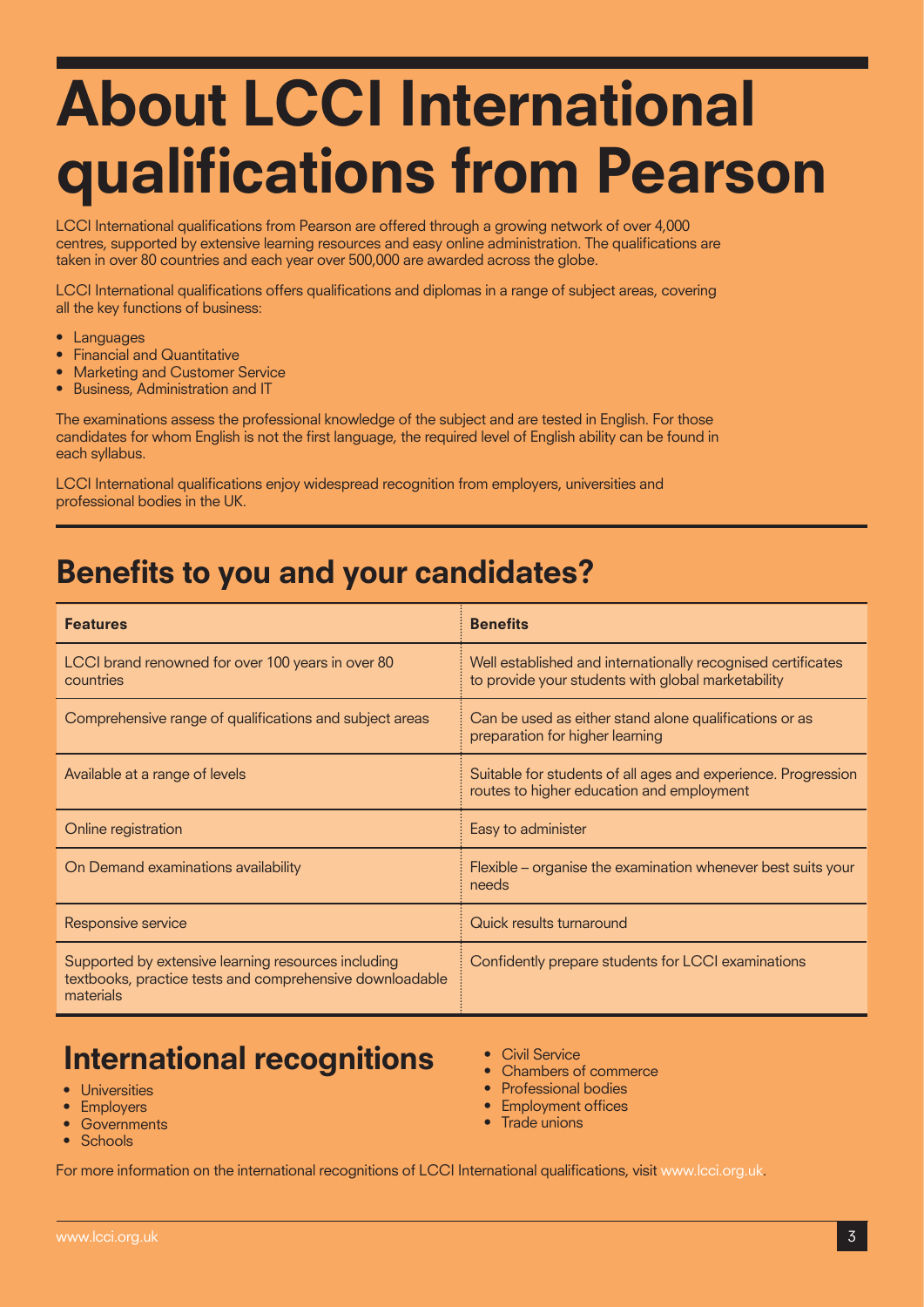# English for specific purposes

# English for Business (preliminary level)

#### CEF  $A1 - A2$ Product code: ASE1044

This qualification is intended for candidates who have achieved a fundamental understanding of English in a business context and who have the ability to use the language in a practical way at a very basic level. The qualification consists of a mandatory reading and writing exam and optional speaking and listening exams.

#### Aims

The qualification's aims are to enable candidates to develop their basic linguistic ability, in a predictable business English context, in order to:

- • identify basic data, facts and instructions
- produce basic, formulaic text
- listen and understand short, basic, business-related English conversations and announcements
- understand basic, spoken and recorded business English
- participate in short conversations in routine contexts

#### Syllabus Topics

- Basic office or place of work descriptions
- Basic jobs and roles in a work context
- Basic social language within a business context
- Basic work or business related instructions and directions
- Simple numerical information
- Standard business or work-related messages

#### **Assessment**

#### Reading and Writing – compulsory

Candidates are assessed by means of a 90 minute examination paper covering all of the above syllabus topics.

#### Speaking - optional

Candidates are assessed by an 11 minute examination, including 5 minutes preparation time. Part 1 consists of a warm up conversation during which the candidate will be asked about, for example, study and work ambitions for the future. Part 2 requires the candidate to participate in a discussion of a topic selected by the examiner.

#### Listening - optional

Candidates are assessed via a listening test lasting about 20 minutes and comprising 25 short listening tasks. In part 1 (13 questions), candidates listen to the same question three times, with three different answers to that question. They have to choose the correct answer. In part 2 (12 questions), candidates listen to a short conversation or announcement. They then read a question about what they have heard, with four possible answers. They have to choose the correct answer.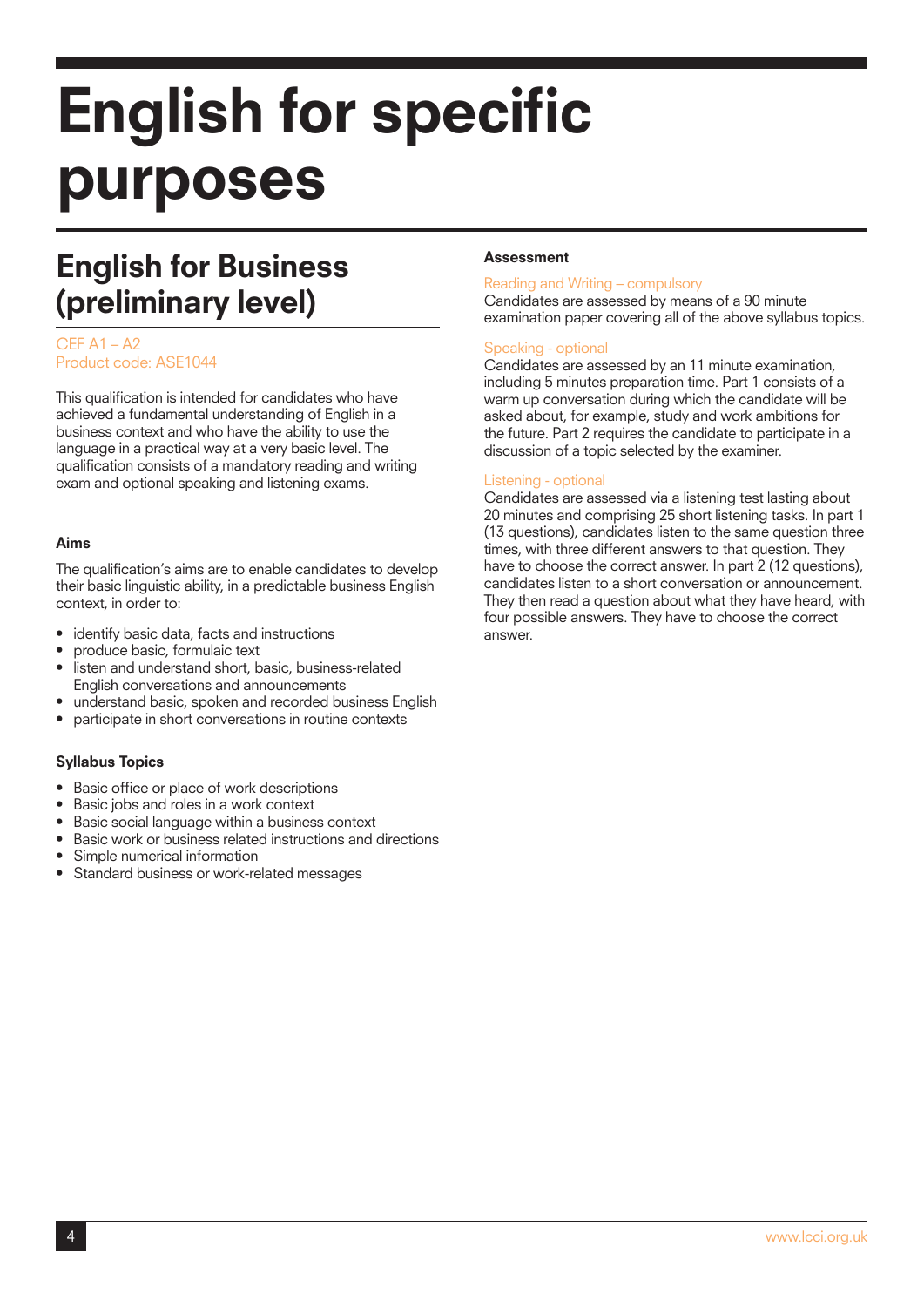### English for Business (level 1)

#### CEF A2 – B1 Product code: ASE1041

This qualification is intended for candidates who have achieved a sound basic understanding of English in a business context, gained either through previous learning or employment or both, and who have the ability to use the language at a basic functional level. The qualification consists of a mandatory reading and writing exam and optional speaking and listening exams.

#### Aims

The aims of this qualification are to enable candidates to develop the ability to:

- read and understand basic business-related English texts
- write basic English for simple, brief business communications
- understand simple, spoken and recorded business English
- participate in short conversations

#### Syllabus Topics

- Composing a simple business letter or memo
- Basic business reading comprehension
- **Business information processing**
- Business text and data reformulation

#### Assessment

#### Reading and Writing – compulsory

Candidates are assessed via a 2 hour examination consisting of four questions which correspond to the four syllabus topics listed above. Question 1 carries 30 marks and involves the composition of a letter or memo, based on given information. Question 2 also carries 30 marks and involves understanding and responding to a passage of business-related prose of about 300 words. Question 3 carries 20 marks and involves a 'read and think' comprehension test, based on some graphic or numerical display, requiring very short answers. Question 4, also carrying 20 marks, involves a 'read and write' reformulation task using data to complete forms or diagrams.

#### Speaking - optional

Candidates are assessed by a 12 minute examination, including 5 minutes preparation time. Part 1 consists of a warm up conversation during which the candidate will be asked about, for example, study and work ambitions for the future. Part 2 requires the candidate to participate in a discussion of a topic selected by the examiner.

#### Listening - optional

Candidates are assessed by a 30 minute examination consisting of 30 multiple choice questions. In part 1 (10 questions), candidates listen to a recorded question, which has three recorded responses and candidates choose the appropriate response. In part 2 (20 questions), candidates listen to short conversations and announcements. They then read a question about the conversation or announcement, which has four possible responses, and choose the appropriate response.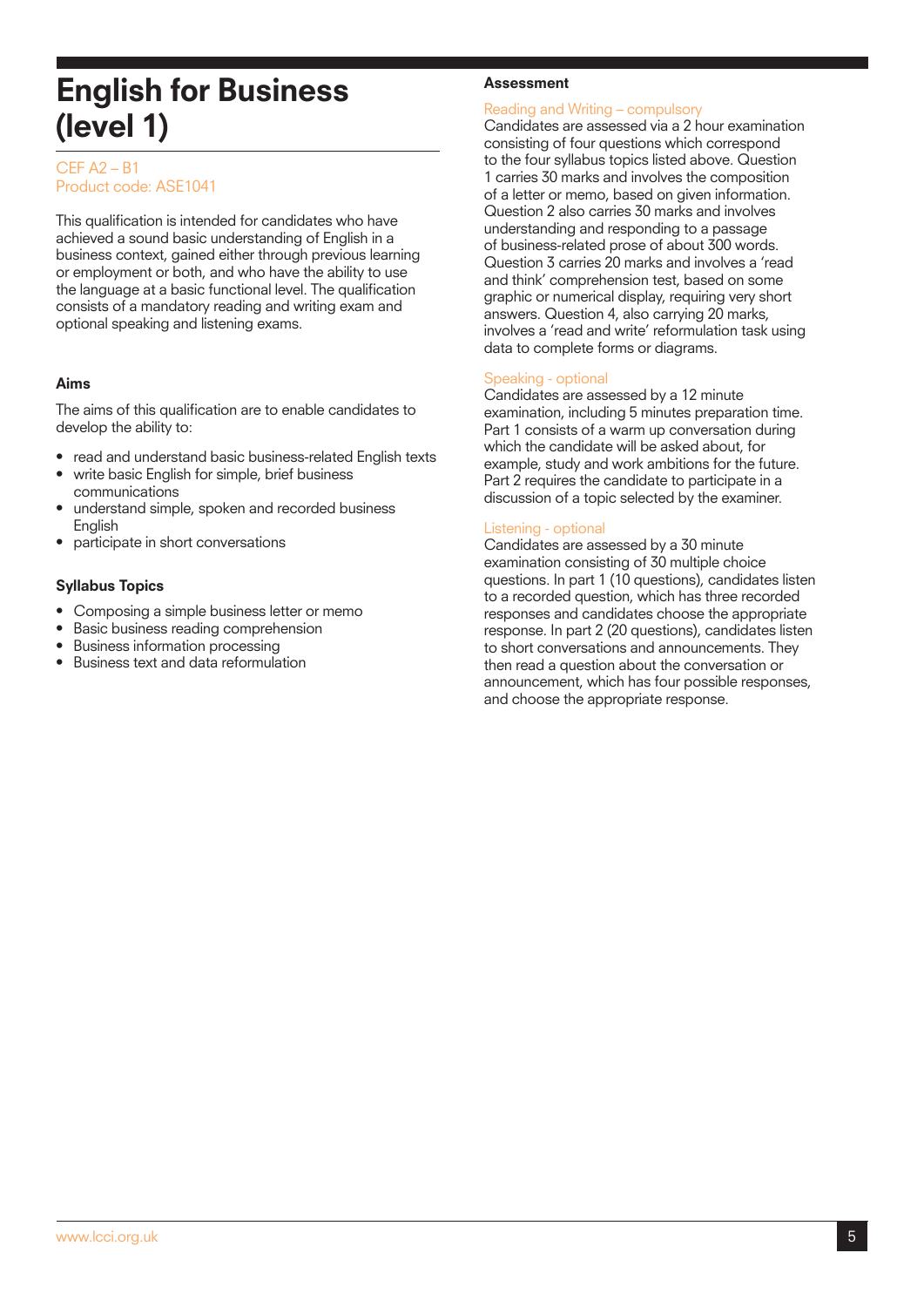## English for Business (level 2)

#### $CFF R1 - R2$ Product code: ASE2041

This qualification is intended for candidates who have achieved a sound understanding of English in a business context, gained either through previous learning or employment or both, and who are able to communicate in a familiar business situation effectively, and with only minimal assistance or supervision. The qualification consists of a mandatory reading and writing exam and optional speaking and listening tests.

#### Aims

The aims of the qualification are to enable candidates to develop the ability to:

- write apt and accurate English suited to the stated purpose
- understand and write English using formats that are current and common in business communication
- adopt the tone, form, layout, content and composition appropriate to the requirements of a given situation
- understand spoken and recorded Business English at the defined level
- participate in conversations

#### Syllabus Topics

- **Business letters**
- Company leaflets
- **Business reports**
- Business-related articles
- Lists and/or structured notes
- • Memos
- Company notices

#### Assessment

#### Reading and Writing – compulsory

Candidates are assessed via a 2.5 hour examination consisting of three questions. Question 1 carries 40 marks and involves an extended writing task requiring candidates to produce a memorandum, an article, a report, etc, on a choice of role related topics drawn from business and economic life. Candidates have to answer one question from a choice of three. Question 2 carries 30 marks and involves a letter writing task, where the stimulus is in the form of an incoming business letter. Question 3 carries 30 marks and is a reformulation task requiring candidates to expand, reduce or selectively rewrite a passage of English for some defined purpose within a given role.

#### Speaking - optional

Candidates are assessed by a 13 minute examination. Part 1 consists of a warm up conversation during which the candidate will be asked about, for example, study and work ambitions for the future. Part 2 requires the candidate to participate in a discussion of a topic selected by the examiner.

#### Listening - optional

Candidates are assessed via a listening test lasting about 25 minutes. The test comprises 30 short listening tasks, each with a multiple-choice question. In part 1 (10 questions), candidates listen to a recorded question, which has three recorded responses and must choose the appropriate response. In part 2 (20 questions), candidates listen to short conversations and announcements. They then read a question about the conversation or announcement, which has four possible responses, and choose the appropriate response.

# Level 2 English for Business on-screen

Level 2 English for Business on-screen is the same accredited and well recognised LCCI International qualification but is also available as a computer-based test.

#### FEATURES

- Clean and clear user friendly interface
- Functions to customise screen to meet preferences e.g. changing font size, changing reading panes from left to right, changing text and background colour etc.
- More authentic testing environment simulates general word processing functionalities
- On-screen timer and 'shortcut' functions help candidates to use time wisely and efficiently
- Screen lock-down facility keeps candidates in the test at all times
- Can be delivered off -line does not require internet connectivity throughout the test

#### **BENEFITS**

- Makes the test taking experience less stressful as candidates can easily edit and change answers without starting over completely
- Advantageous to candidates who have poor handwriting skills as well as candidates with limited manual dexterity
- Candidates can register for the test exactly when they are ready – requires only 24 hours notice
- Candidates can receive results quicker no time lost in packaging and posting scripts
- Helps candidates to transfer and use word processing skills - better prepares them to use their language skills in the working world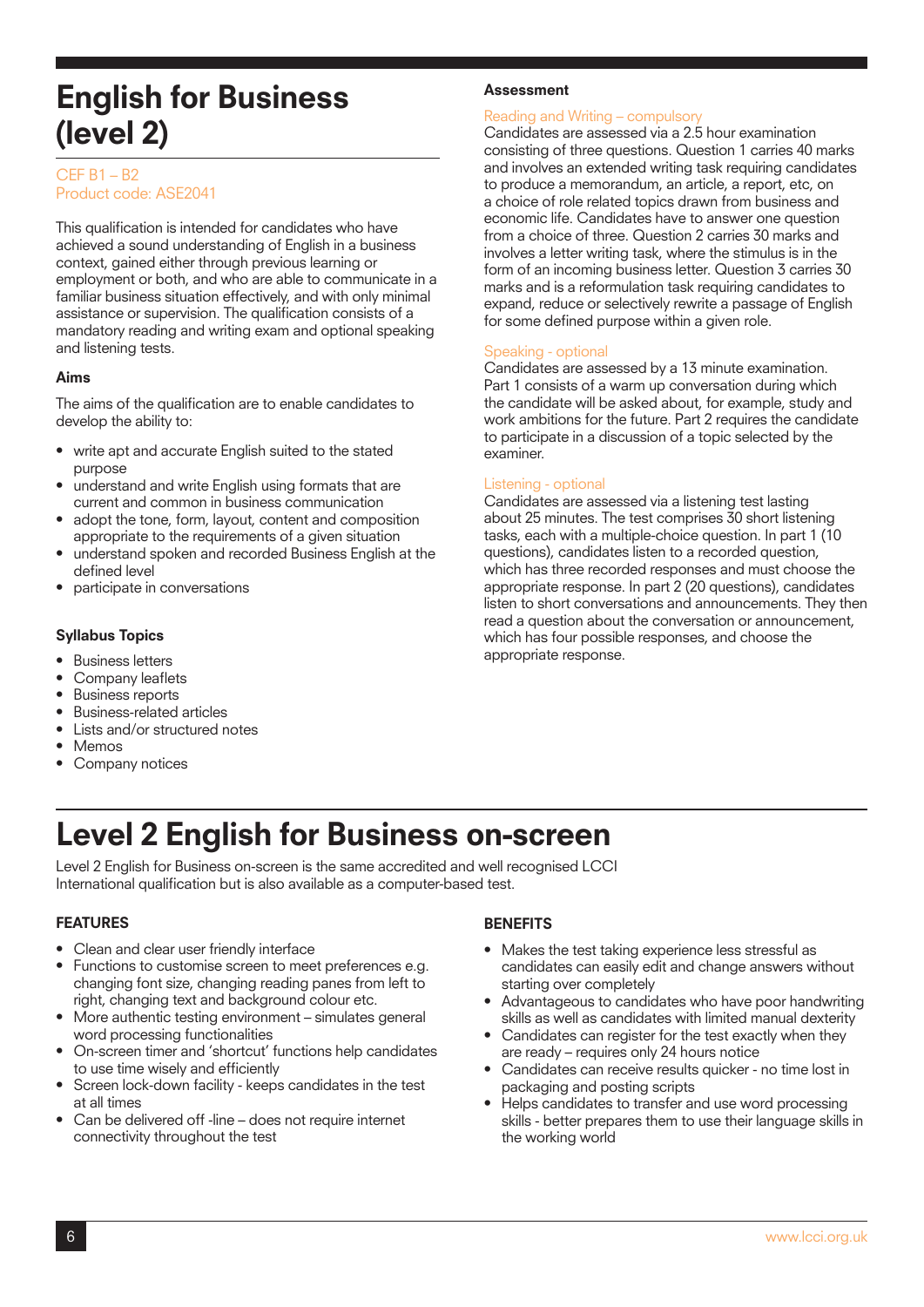### English for Business (level 3)

#### $CFF$  B<sub>2</sub> –  $C1$ Product code: ASE3041

This qualification is intended for candidates who have achieved a sound understanding of English in a business context, equivalent to Council of Europe B1 (Threshold) level, gained either through previous learning or employment or both. This qualification is intended for candidates who have reached a standard in English usage which will enable them to write acceptable English without employer embarrassment. The qualification consists of a mandatory reading and writing exam and optional speaking and listening exams.

#### Aims

The aims of this qualification are to enable candidates to develop the ability to:

- understand and write English used in a variety of ways within a range of business contexts
- employ appropriate business formats and styles to produce a range of business documents for different audiences and purposes
- understand spoken and recorded Business English at the defined level
- participate in conversations and discussions
- make an oral presentation on a business-related topic

#### Syllabus Topics

- Composing a business letter
- Drafting an internal company report
- Business-related text comprehension
- Business-related text and data conversion and reformulation

### Diploma in Business English for International Managers

Successful candidates can progress to achieve a Diploma in Business English for International Managers (DIPBEIM34). Turn to page 14 for further details.

#### Assessment

#### Reading and Writing – compulsory

Candidates are assessed via a 3 hour examination consisting of four questions, each worth 25 marks. Question 1 involves the composition of a letter, the stimulus for which will be an incoming letter, or the employer's instructions, or both. Question 2 involves the drafting of an internal report based on raw data given in the form of graphs, notes, press cuttings, charts, tables, etc. Question 3 involves a comprehension task in which candidates will be asked to show an understanding of information given for a defined purpose. Question 4 is a conversion task involving the reformulation of a message for some defined purpose.

#### Speaking - optional

Candidates are assessed by a 15 minute examination. Part 1 consists of a warm up conversation during which the candidate will be asked about, for example, study and work ambitions for the future. Part 2 requires the candidate to participate in a discussion of the topic selected by the examiner.

#### Listening - optional

Candidates are assessed via a listening test lasting about 25 minutes. The test comprises 30 short listening tasks, each with a multiple-choice question. In part 1 (10 questions), candidates listen to a recorded question, which has three recorded responses and must choose the appropriate response. In part 2 (20 questions), candidates listen to short conversations and announcements. They then read a question about the conversation or announcement, which has four possible responses, and choose the appropriate response.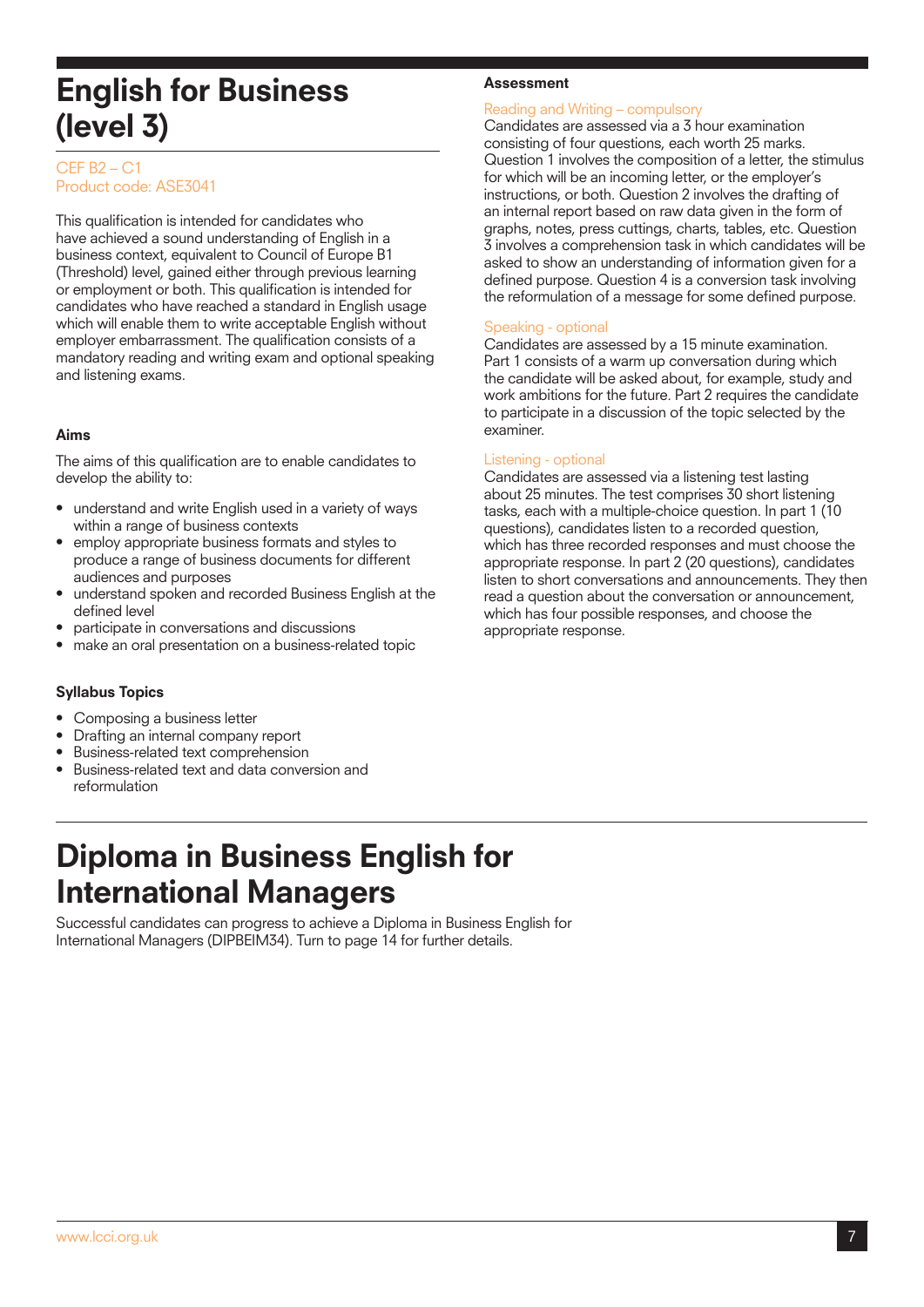## English for Business (level 4)

#### CEF C1-C2 Product code: ASE4041

This qualification is intended for candidates who have reached a standard of productive English usage which will create an extremely good impression of their language skills. There would be no need for close supervision and scrutiny of the English of a successful candidate at this level. Linguistic and stylistic errors of all types will be rare. This examination will test linguistic skills and business knowledge at an advanced level. The techniques for handling, displaying, interpreting, transferring and reformulating information already introduced at the previous levels will be utilised for more advanced tasks. The qualification consists of a mandatory reading and writing exam and optional speaking and listening exams.

#### Aims

The aims of this qualification are to enable candidates to develop the ability to:

- understand authentic business texts
- write English in a wide variety of ways within an extensive range of business contexts
- listen and understand business-related material such as conversations, announcements, short talks, and news bulletins
- give clear, detailed oral descriptions and presentations on complex subjects
- express themselves orally in a clear and appropriate style on business or professional matters

#### Syllabus Topics

- Reading and comprehending an authentic text and producing a piece of business writing related to this text
- Writing business texts from given information
- Reformulating and reformatting texts from one text type to another – specifically text to précis and digital/ graphical/ numerical information to text
- Extending and producing completed texts in a range of contrasting genres

#### **Assessment**

Reading and Writing – compulsory

Candidates are assessed via a 3-hour examination consisting of four questions corresponding to the four syllabus topics listed above. Question 1 is in two parts. The first part requires the candidate to understand and respond to a lengthy and complex authentic business text. The second part requires the production of a written text related to the article, within a given scenario. Question 2 will require the candidate to produce business texts in the appropriate tone and style. Question 3 will be in two parts. The first part will require the candidate to reformulate information by way of a précis of a longer text, within a given scenario. The second part will require the candidate to reformulate digital/graphical/ numerical information into a written form. Question 4 will require the candidate to produce fluent and accurate written texts in a range of styles and genres.

#### Speaking - optional

Candidates are assessed by a 17 minute examination. Part 1 consists of a warm up conversation during which the candidate will be asked about, for example, study and work ambitions for the future. Part 2 requires the candidate to participate in a discussion of the topic selected by the examiner.

#### Listening - optional

Candidates are assessed via a listening test lasting about 30 minutes. The test comprises 15 listening passages, each with two multiple-choice questions. There are two parts. In part 1 (16 questions) candidates listen to a conversation. They then read two questions about the conversation, both of which have four possible written answers, and choose the correct answers. In part 2 (14 questions) candidates listen to a monologue. They then read two questions about the monologue, both of which have four possible written answers, and choose the correct answers.

### Diploma in Business English for International Managers

Successful candidates can progress to achieve a Diploma in Business English for International Managers (DIPBEIM34). Turn to page 14 for further details.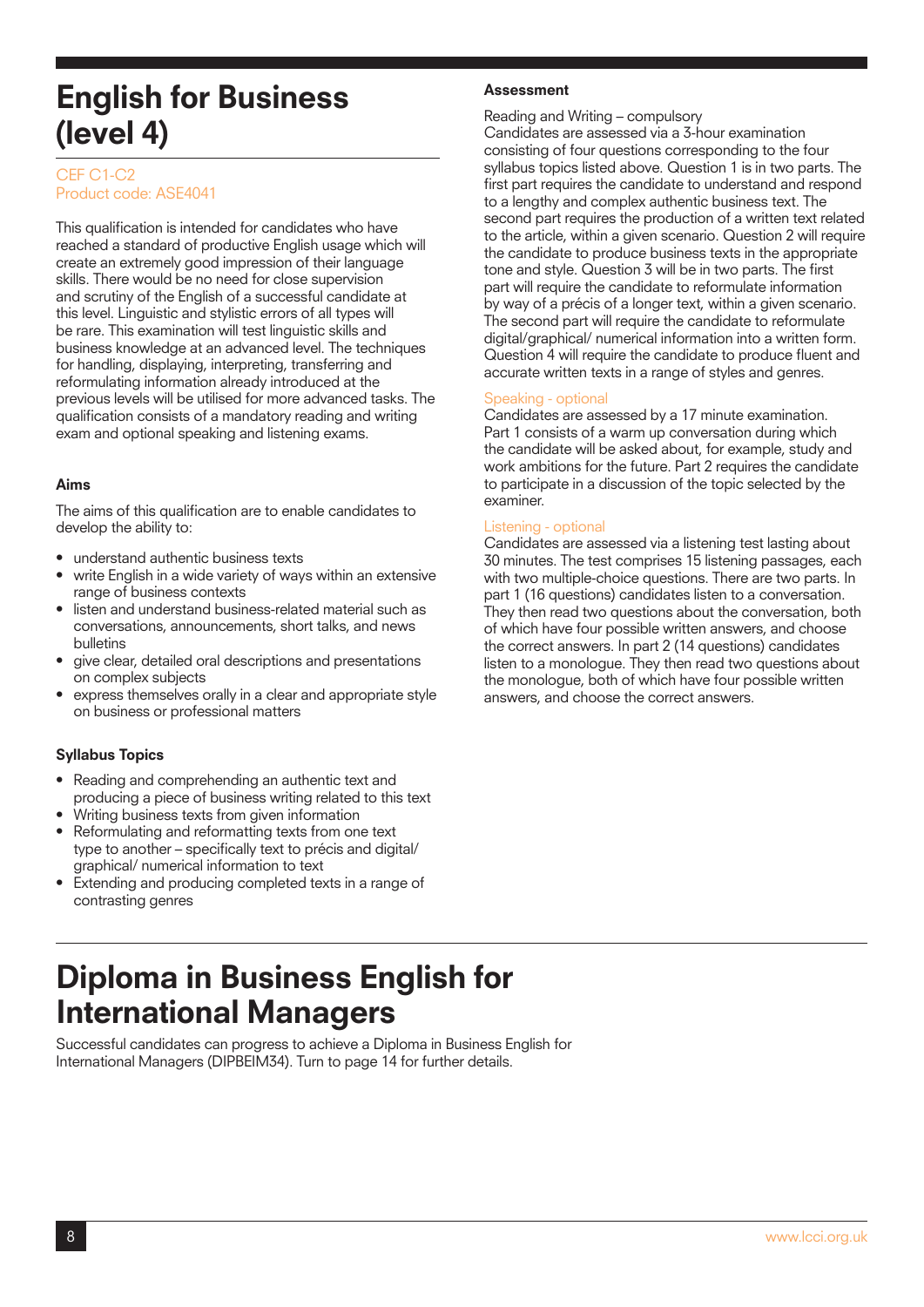### SEFIC - Spoken English for Industry and **Commerce** (preliminary level)

#### Product code: ASE901

This qualification is intended for candidates who have achieved a fundamental understanding of work or businessrelated English and an initial competence in interacting (speaking and listening) with English-speakers in a work or business context. Candidates will be expected to be at the Common European Framework Breakthrough Level (A1).

#### Aims

The aims of this qualification are to enable candidates to develop speaking and listening skills in English in order to:

- understand basic and highly predictable work- or business related information and/ or instructions and to act on these or respond appropriately when required
- produce basic, formulaic speech of a predictable nature which is sufficiently accurate and clear to be understood by a sympathetic listener

#### Syllabus Topics

- Basic social language within a business context
- Basic jobs and roles in a work context
- Basic work or business related instructions and directions
- Basic office or place of work descriptions
- **Basic numerical information**

#### **Assessment**

Candidates will be assessed by means of a 20 minute, one-to one interview with an LCCI SEFIC examiner. The interview will consist of four sections:

- Section A (5 minutes) will be a general conversation on predictable topics such as personal history, work, interests. The language content will be restricted to the structures, concepts and content prescribed for the level.
- Section B (5 minutes) will be a listening comprehension task with the candidate responding to simple, spoken, work-related instructions and directions given by the examiner. The candidate will demonstrate comprehension by successfully completing the tasks. Some questions will relate to a prompt-card featuring simple timetables and diagrams.
- Section C (5 minutes) will be a picture description in which the candidate will answer questions based on a previously unseen, drawn picture (with a business context), supplied by LCCI. The purpose is to test vocabulary and verb usage.
- Section  $D$  (5 minutes) will be a dialogue in which the candidate will take part in a brief, structured, transactional dialogue leading from the picture and continuing within the same business context established in Section C. The dialogue will be led by the examiner and the candidate will use a cue card supplied by LCCI.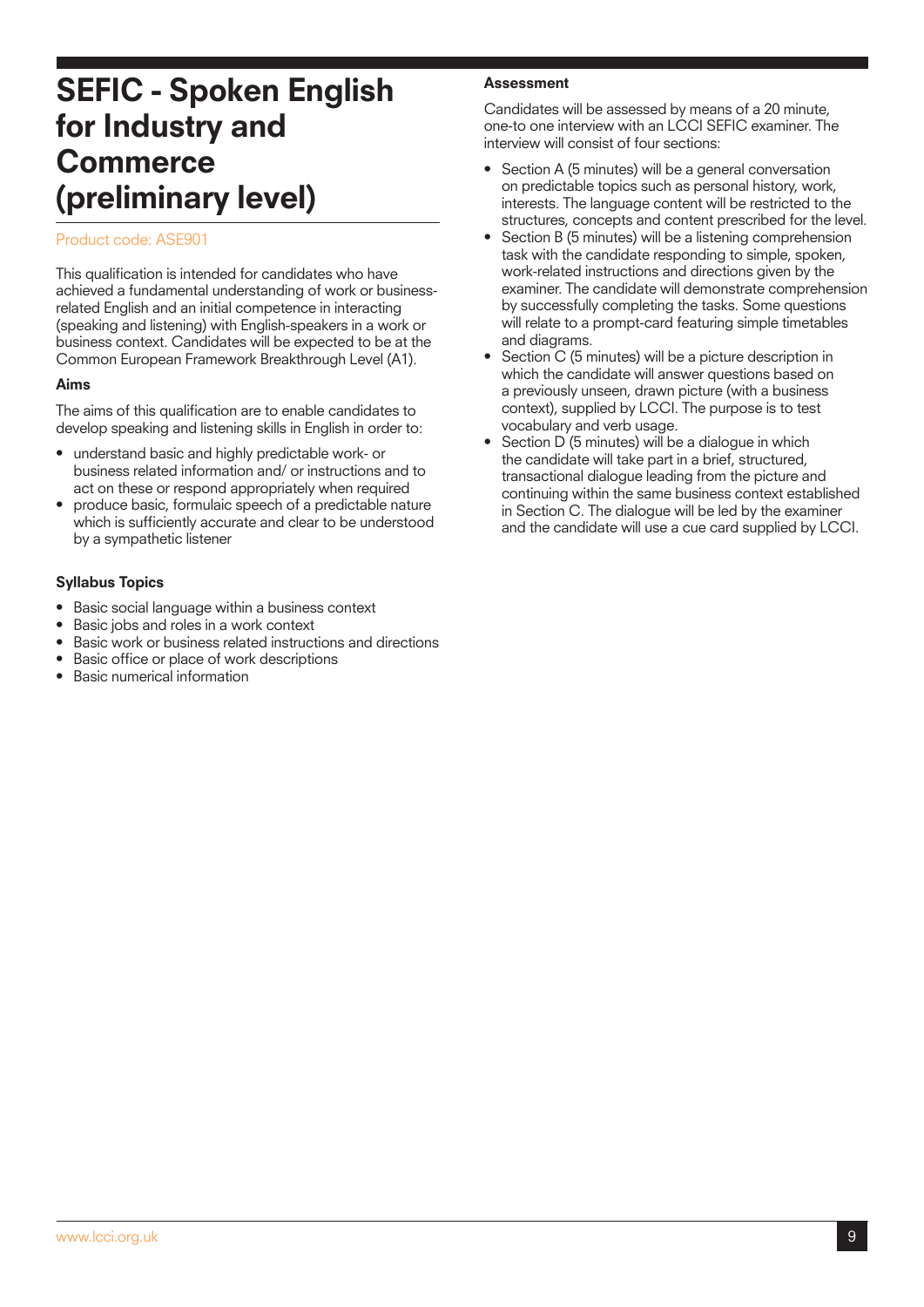### SEFIC - Spoken English for Industry and Commerce (level 1)

#### Product code: ASE801

This qualification is intended for candidates who have achieved a basic understanding of work or business-related English and a competence in basic interaction (speaking and listening) with English-speakers in a work or business context. Candidates will be expected to be at the Common European Framework Waystage Level (A2).

#### Aims

The aims of this qualification are to enable candidates to develop speaking and listening skills in English in order to:

- understand simple work or business-related information and/or instructions and act upon these or respond appropriately when required
- produce a restricted range of simple language which is sufficiently accurate and clear to be understood by a listener

#### Syllabus Topics

- Simple social language within a business context
- Simple jobs and roles in a work context
- Simple work or business related instructions and directions
- Simple office or place of work descriptions
- Simple numerical information

#### Assessment

Candidates will be assessed by means of a 25 minute, one-to-one interview with an LCCI SEFIC examiner. The interview will consist of five sections:

- Section A (5 minutes) will be an introductory conversation, including personal history and work-related topics of a general nature.
- Section B (5 minutes) will be a listening comprehension task, with the candidate responding to spoken instructions given by the examiner. The instructions given and the responses expected will be of a more complex nature than those of Preliminary Level and will reflect the structures and concepts of Level 1. Some questions will relate to a prompt card featuring simple timetables and diagrams.
- Section C (5 minutes) will deal with the world of work. The candidate, prompted by the examiner's questions, will provide information about his/her job and place of work. For candidates not in employment a drawn picture (supplied by LCCI) depicting characters in a range of fields of work will be used. The candidate will choose one of the characters and be asked to talk about their job and place of work.
- $\overline{S}$  Section  $\overline{D}$  (5 minutes) will be a picture description where the candidate will answer questions on a previously unseen, drawn picture with a business setting. The purpose is to test vocabulary and tenses.
- Section E (5 minutes) will be a role play, building on the situation depicted in the picture for Section D. The exchanges will be more 'open ended' and less 'scripted' than at Preliminary level, so that the candidate can demonstrate an ability to take part in a straightforward dialogue. The candidate will be given a cue card supplied by LCCI, outlining the task.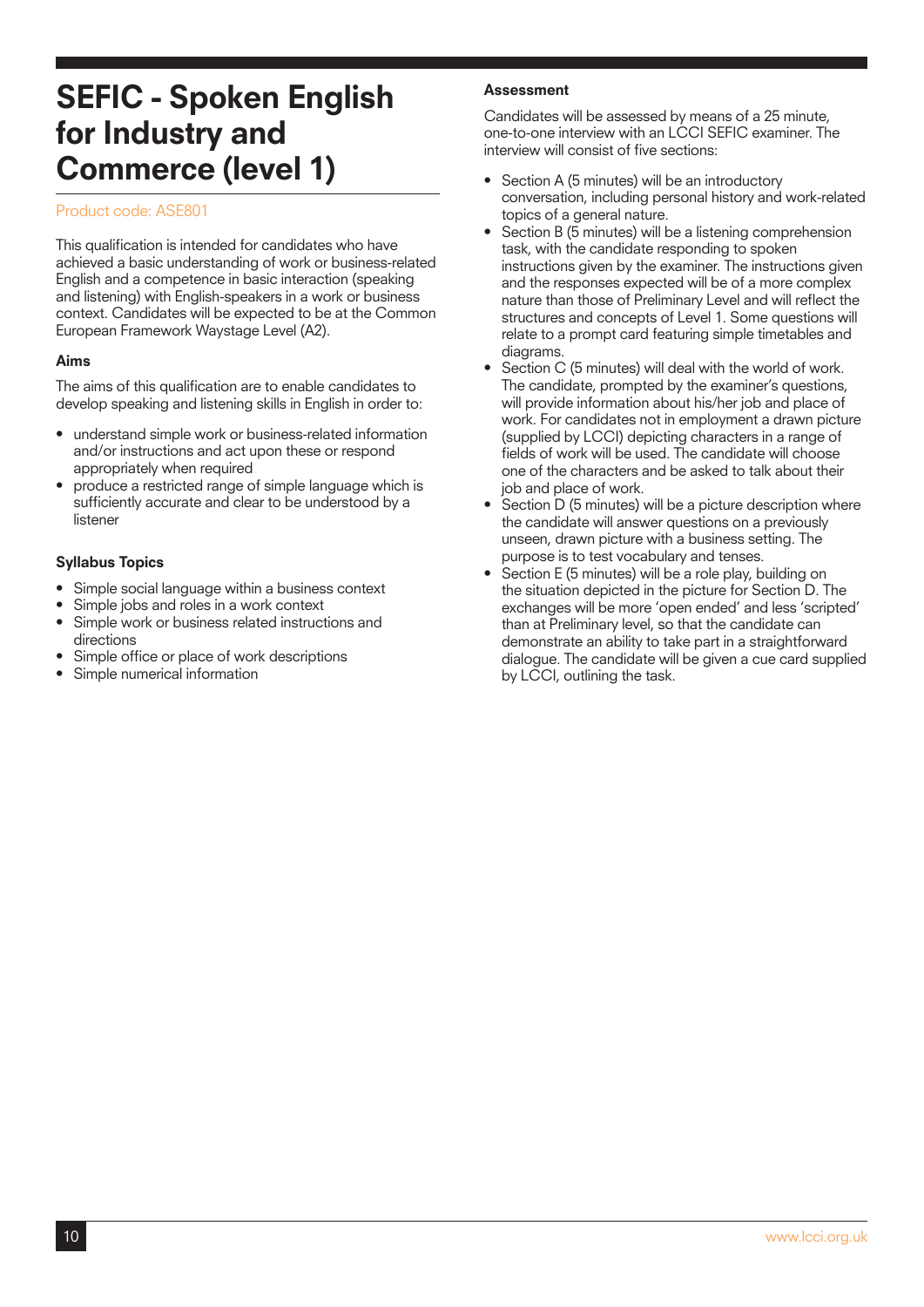### SEFIC - Spoken English for Industry and Commerce (level 2)

#### Product code: ASE813

This qualification is intended for candidates who have achieved a sound understanding of work or businessrelated English and a working competence in interacting (speaking and listening) with English-speakers in a work or business context. Candidates will be expected to be at the Common European Framework Threshold Level (B1).

#### Aims

The aims of this qualification are to enable candidates to develop speaking and listening skills in English in order to:

- understand routine work or business-related information and/or instructions and to act upon these or respond appropriately
- produce a range of language which will be clearly understood by a listener

#### Syllabus Topics

- Routine social language within a business context
- Routine jobs and roles in a work context
- Routine work or business related information, instructions and directions
- Routine office or place-ofwork problems

#### **Assessment**

Candidates will be assessed by means of a 30 minute, one-to-one interview with an LCCI SEFIC examiner. The interview will consist of five sections:

- Section A (5 minutes) will be an introductory conversation, including personal history and work-related topics.
- Section B (5 minutes) will be a description of a sequence of drawn pictures (supplied by LCCI) depicting 'a problem' and an assessment of the candidate's ability to relate the events in time and modify tenses and adverbials accordingly.
- Section C (10 minutes) will be a listening comprehension task which will also test path-finding skills. The candidate will study a map or diagram (based on a work situation) and listen to a recorded announcement. The subsequent questions asked by the examiner will assess the candidate's ability to understand spoken information and apply it to path-finding tasks. At least one question will require the candidate, using the map or diagram, to provide directions to a destination.
- Section D (5 minutes) will be a reading comprehension task using written information or realia. The candidate will be given a written document (for example, an advertisement or an announcement) and be expected to answer questions relating to it.
- Section E (5 minutes) will be a discussion, initiated by the examiner and based on the document for section D, to assess the candidate's ability to express preferences, opinions, agreement/disagreement and evaluation.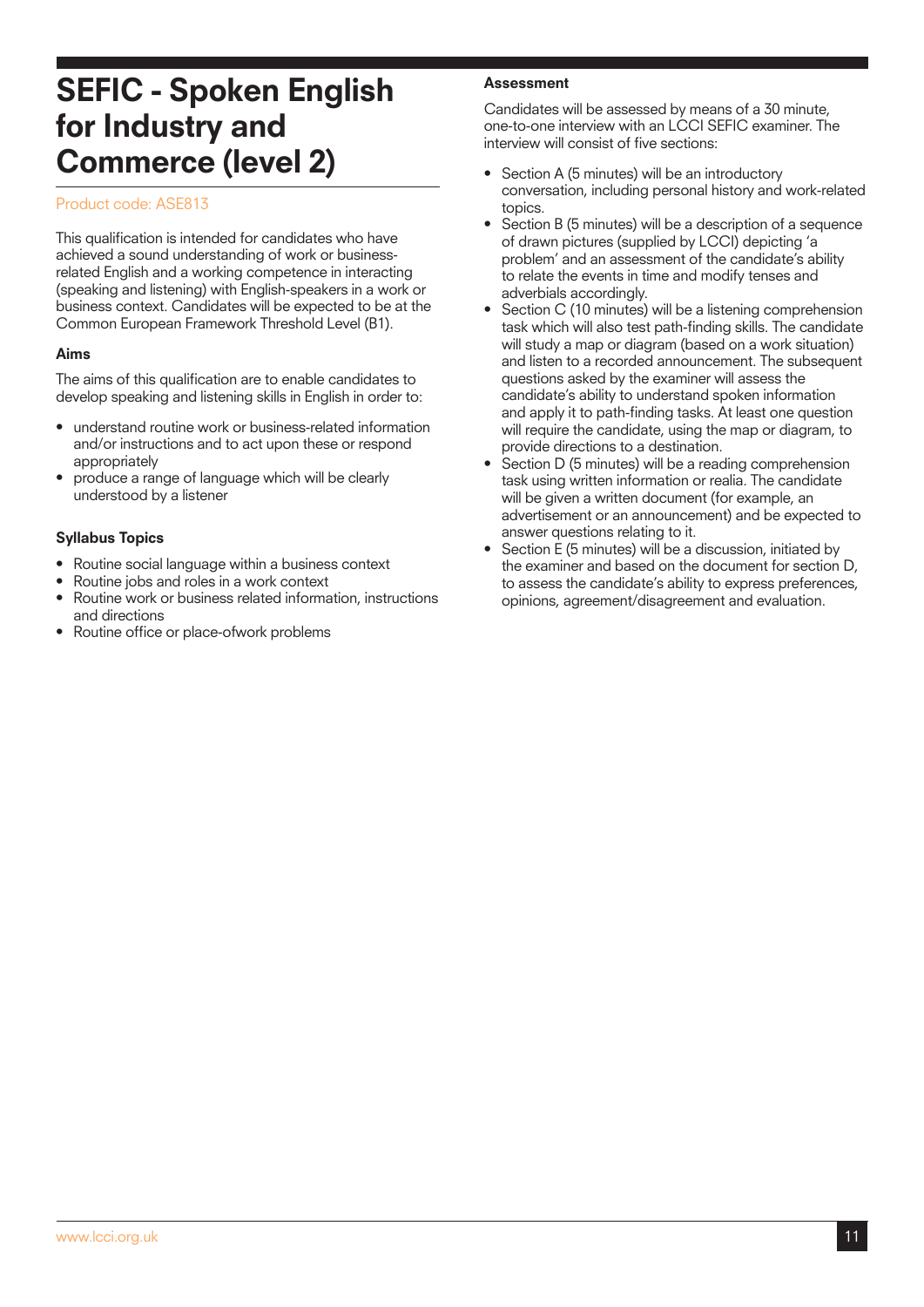## SEFIC - Spoken English for Industry and Commerce (level 3)

#### Product code: ASE825

This qualification is intended for candidates who have achieved a thorough understanding of work or businessrelated English and an extended competence in interacting (speaking and listening) with English-speakers in a work or business context. Candidates will be expected to be at the Common European Framework Vantage Level (B2).

#### Aims

The aims of this qualification are to enable candidates to develop speaking and listening skills in English in order to:

- understand a range of work or business related information and/ or instructions and to respond appropriately
- produce a range of language when responding which will be clearly understood by a listener

#### Syllabus Topics

- Extensive social language within a business context
- Routine and non routine jobs, roles and relationships in a work context
- Routine and non-routine work or business-related information, instructions and directions
- Additional work or business-related operations

#### Assessment

Candidates will be assessed by means of a 35 minute, one-to-one interview with an LCCI SEFIC examiner. The interview will consist of five sections:

- Section A (5 minutes) will be an introductory conversation, focusing on work-related topics. The candidate will be expected to demonstrate a cohesiveness in language production whereby sentences and utterances build upon each other and fl ow reasonably easily from construct to construct.
- Section B (5 minutes) will be a reading comprehension exercise based on an item of personal history and work related information or realia. The candidate will be asked to study this briefly and then answer questions. The purpose of this section is to introduce the business scenario and test comprehension of key vocabulary.
- Section C (10 minutes) will be a listening comprehension task. The candidate will listen to a recorded dialogue (which follows on from the business scenario established in Section B) and take notes. After hearing the dialogue the candidate will be asked to relate the main points of the dialogue and suggest remedies or predict outcomes for the situation outlined in the dialogue.
- Section D (10 minutes) will be a reading comprehension task. The candidate will study a business letter or report (which further develops the business scenario established in sections B and C) and then briefly relay the contents and explain certain expressions selected by the examiner.
- Section E (5 minutes) will be a role play emanating from the preceding sections. The role assigned, which will be outlined on a cue card supplied by LCCI, will require the candidate to participate in the discussion and negotiation of a familiar business 'problem' arising from Section D.

# Diploma in Business English for International Managers

Successful candidates can progress to achieve a Diploma in Business English for International Managers (DIPBEIM34). Turn to page 14 for further details.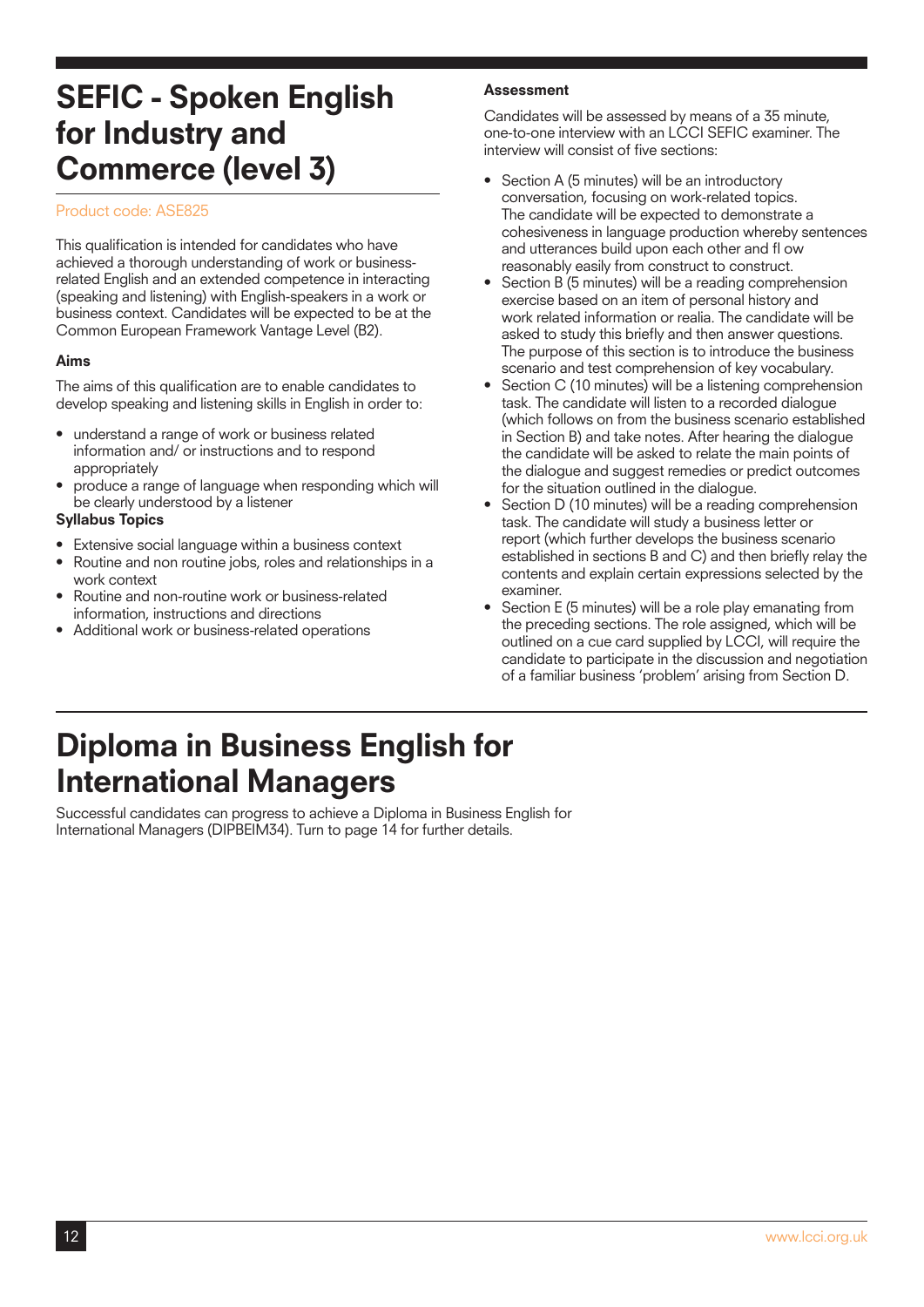### SEFIC - Spoken English for Industry and Commerce (level 4)

#### Product code: ASE837

This qualification is intended for candidates who have achieved an unrestricted understanding of work or business-related English and a full competence in interacting (speaking and listening) with English-speakers in a work or business context. Candidates will be expected to be at the Common European Framework Effective Operational Proficiency Level (C1).

#### Aims

The aims of this qualification are to enable candidates to develop speaking and listening skills in English in order to:

- understand an extensive range of work or businessrelated information and/or instructions and to respond appropriately
- produce language when responding, which will be fully understood by a listener and provide evidence of clarity, variety and appropriacy

#### Syllabus Topics

- Unrestricted social language within a business context
- Diverse jobs, roles and relationships in a work context
- Diverse work or business related information
- Varied work or business related operations

#### **Assessment**

Candidates will be assessed by means of a 40 minute, one-to-one interview with an LCCI SEFIC examiner. The interview will consist of four sections:

- Section A (5 minutes) will be an introductory conversation encompassing personal history, plus a variety of business-related topics (including one of current interest) enabling the candidate to demonstrate a wide range of vocabulary and expressions in both familiar and unfamiliar topic areas. (The candidate's Special Topic will be excluded.)
- Section B (15 minutes of which the discussion will be a minimum of 5 minutes) will be a business presentation on the candidate's prepared topic. At the start of this section the candidate will provide the examiner with a written synopsis (about 200 words), using bullet points or headings and double spacing. The examiner will ask follow up questions leading into the discussion phase in which the candidate will be expected to respond fully to a wide range of questions, providing examples and clarifiation as appropriate.
- Section C (10 minutes) will be a listening comprehension task. The candidate will listen to a recorded dialogue (played once), take notes and then relay the main points of the dialogue to the examiner. Afterwards the candidate will be required to discuss and suggest a solution to the (problematic) situation outlined by the speakers in the dialogue.
- Section D (10 minutes) will be a reading comprehension task. The candidate will be asked to study two or more sources of information (ie a report plus a graph or chart) supplied by LCCI. Questions will be posed by the examiner to assess the candidate's comprehension and powers of deduction. The topic area covered will be different from Section C.

### Diploma in Business English for International Managers

Successful candidates can progress to achieve a Diploma in Business English for International Managers (DIPBEIM34). Turn to page 14 for further details.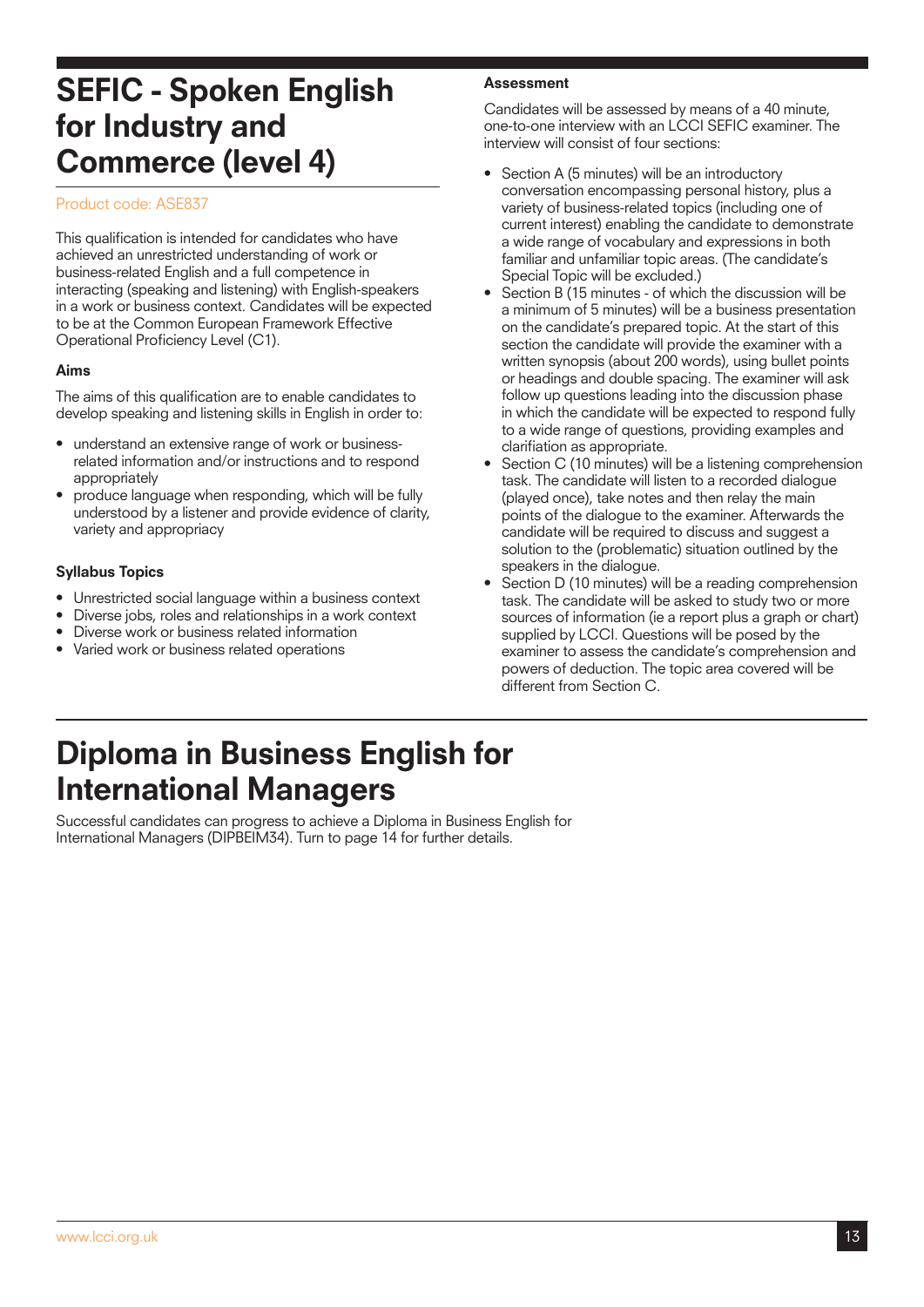## Diploma in Business English for International Managers

Level 3 (CEF C1) and Level 4 (CEF C1-C2\*) Diploma in Business English for International Managers test candidates' English language skills in five areas:

- **Telephoning**
- **Presentations**
- **Discussions**
- **Negotiations**
- **Written business communication**

#### Level 3 Diploma in Business English for International Managers

Select one from the options below:

|                 | qualification                                            | <b>Product</b><br>code | <b>Minimum</b><br>grade<br>required |
|-----------------|----------------------------------------------------------|------------------------|-------------------------------------|
|                 | Level 3 English for Business (EFB)                       | ASE3041                | Credit 60%                          |
| Option 3        | Level 3 Spoken English for Industry and Commerce (SEFIC) | <b>ASE825</b>          | Credit 60%                          |
|                 | Level 3 SEFIC Telephone test                             | <b>ASE951</b>          | Pass                                |
|                 | Level 3 SEFIC Special Topic Option                       | <b>ASE952</b>          | <b>Pass</b>                         |
|                 | Level 3 English for Business                             | ASE3041                | Credit 60%                          |
| <b>Option 3</b> | Level 4 Spoken English for Industry and Commerce (SEFIC) | <b>ASE837</b>          | Pass 50%                            |
|                 | Level 4 SEFIC Telephone test                             | <b>ASE969</b>          | Pass                                |
|                 | Level 4 English for Business                             | ASE4041                | Pass 50%                            |
| <b>Dption 3</b> | Level 3 Spoken English for Industry and Commerce (SEFIC) | <b>ASE825</b>          | Credit 60%                          |
|                 | Level 3 SEFIC Telephone test                             | <b>ASE951</b>          | <b>Pass</b>                         |
|                 | Level 3 SEFIC Special Topic Option                       | <b>ASE952</b>          | Pass                                |

#### Level 4 Diploma in Business English for International Managers

| qualification                                            | <b>Product</b><br>code | <b>Minimum</b><br>grade<br>required |
|----------------------------------------------------------|------------------------|-------------------------------------|
| Level 4 English for Business                             | ASE4041                | Pass 50%                            |
| Level 4 Spoken English for Industry and Commerce (SEFIC) | <b>ASE837</b>          | Pass 50%                            |
| Level 4 SEFIC Telephone test                             | ASF969                 | Pass                                |

#### **Notes**

- • To achieve either diploma, students much achieve all the required components within a 24 month period
- All SEFIC components must be completed within a 12 month period
- • Additionally, the candidates must apply for the diploma certificate within 12 months of achieving the last component

\*To be awarded a CEF C2 diploma candidates must achieve a Credit (60%) or a Distinction (75%) in both Level 4 English for Business (ASE4041) and Level 4 SEFIC (ASE837), together with a Pass in the Level 4 SEFIC Telephone test.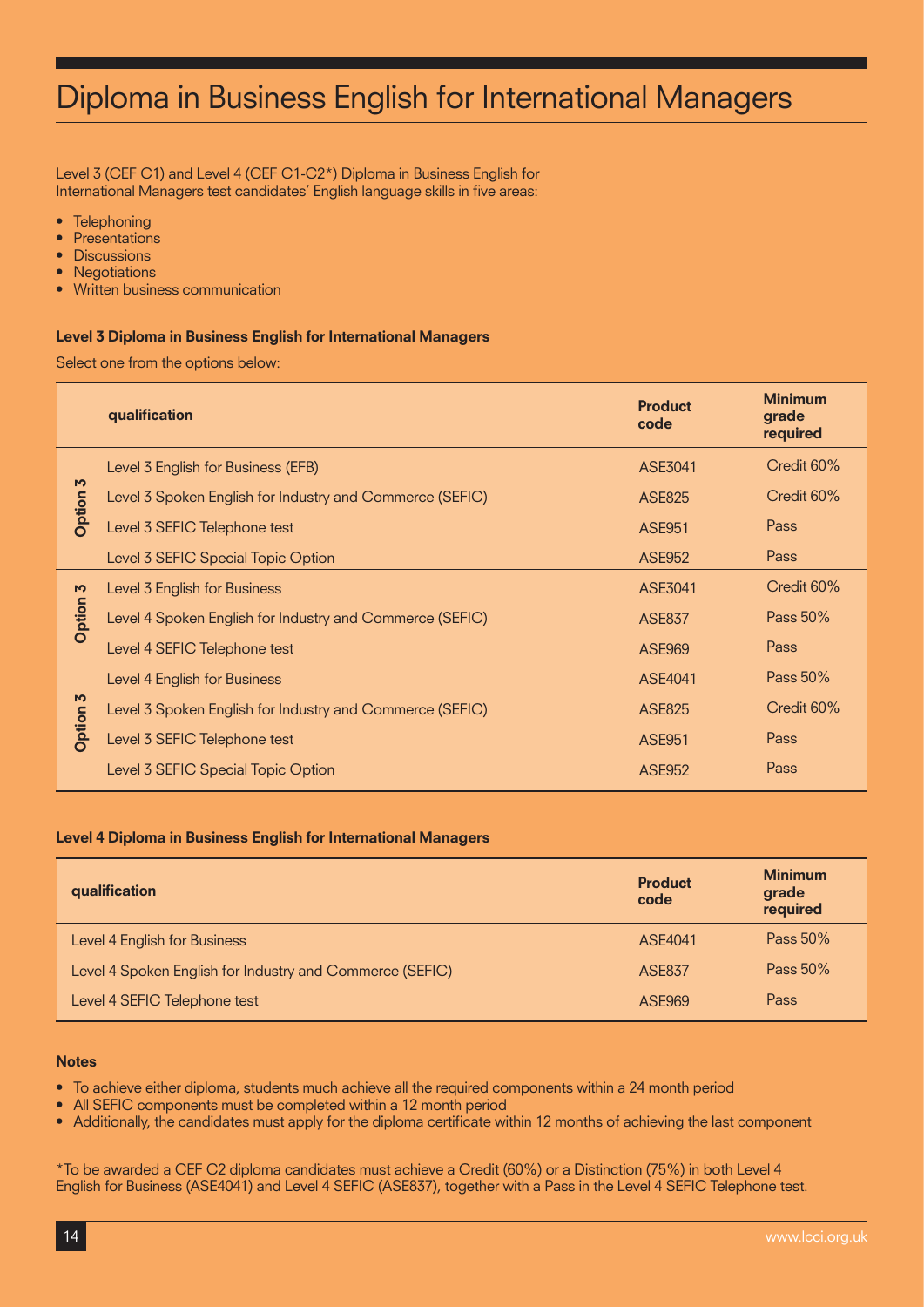# English for Tourism (level 1)

The qualification is for candidates who wish to be able to communicate effectively, in spoken English, at a customer liaison level within the hospitality, travel and tourism industry. Candidates will be expected to have a general English proficiency equivalent to the Council of Europe's Waystage Level (A2) and in addition will need to apply and use the special vocabulary, idiomatic expressions and abbreviations generally used in the travel and tourism industry.

The qualification consists of two mandatory components, Level 1 Written English for Tourism (WEfT) and Level 1 Spoken English for Tourism (SEfT). These components are, however, also available as standalone qualifications.

#### Aims

The aims of this qualification are to enable candidates to:

communicate effectively in English at customer liaison level for the hospitality, travel and tourism industry

#### Syllabus Topics

- Basic business reading comprehension in a tourism context
- Composing a simple business communication
- General spoken communication within a tourism context
- Understanding and processing tourism related information
- Tourism-related tasks
- Holiday and accommodation types
- Leisure and business travellers and tourists
- Methods of travel
- Job roles in the travel and tourism industries
- The specialist language of the tourism industry

#### Assessment

Spoken English for Tourism Product code: ASE1143 Candidates are assessed via a 20 minute spoken examination, which consists of two parts. Both parts carry equal mark weighting and candidates are assessed on their performance according to the following four assessment criteria – fluency, lexis (vocabulary), grammar and pronunciation.

- Part 1 requires the candidate to participate in a discussion of the topic selected by the test facilitator.
- Part 2 consists of a structured role play based on a provided scenario. The test facilitator plays the role of a customer and the candidate plays the role of the person working in the tourism industry (for example, a travel agent).

The assessment is facilitated by centre staff and recorded so that it can be returned to EDI for marking by an EDI appointed examiner.

Written English for Tourism Product code: ASE1043

Candidates are assessed via a 2 hour written examination paper consisting of four compulsory questions.

- One question, worth 20 marks, will be a reading comprehension of a business/tourism text with extracts of information taken from a variety of authentic guides, manuals, maps, plans and listings. Candidates will be requested to read/scan/check information and provide simple answers.
- Another question, worth 35 marks, will be an extended written business communication task. This could be in the form of a letter or memorandum.
- A third question, worth 20 marks, will involve a follow up task where candidates will be required to write a fax or compose a message, a written instruction or a notice, or complete a form, in order to obtain or give additional information or make a reservation.
- A fourth question, worth 25 marks, will involve writing a response to a change in arrangements. Candidates will be asked to reorganise, recalculate, modify/cancel or notify the changes by writing a fax, a memo, a notice, or a message as specified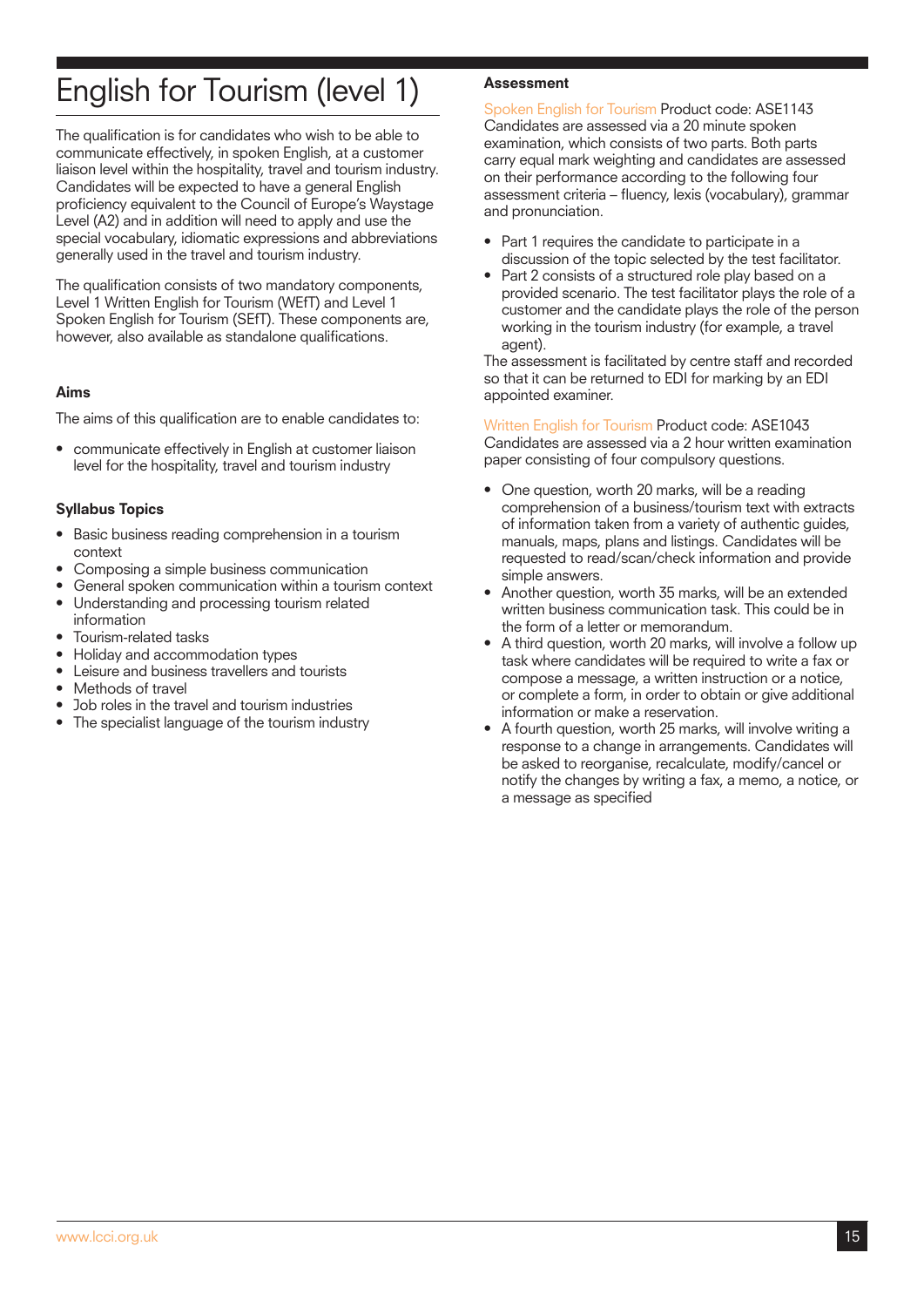# English for Tourism (level 2)

This qualification is specifically intended for people preparing for, or working in, the tourism industry, either overseas or in the UK. It examines their ability to communicate effectively in spoken English at a professional level. Candidates will be expected to have a general English proficiency equivalent to the Council of Europe's Threshold Level (B1), but in addition they will need to demonstrate their understanding and use of the specialised language and terminology used in the travel and tourism industry.

The qualification consists of two mandatory components, Level 2 Written English for Tourism (WEfT) and Level 2 Spoken English for Tourism (SEfT). These components are, however, also available as standalone qualifications.

#### Aims

The aims of this qualification are to enable candidates to develop the spoken skills required to:

• communicate effectively in English at a professional or supervisory level in the hospitality, travel and tourism industry.

#### Syllabus Topics

- Written business communication (letters, memos, faxes)
- Routine spoken communication within a tourism context
- Tourism-related information processing and reformulation
- Promotional literature (brochures, leaflets,
- advertisements)
- **Reports**
- Tour commentaries and itinerary planning
- Lists and/or structured notes
- Calculations of passenger numbers/ requirements and costs
- Notices and announcements
- Holiday and accommodation types
- Leisure and business travellers and tourists
- Methods of travel
- Job roles in the travel and tourism industries
- The specialist language of the tourism industry

#### Assessment

Spoken English for Tourism Product code: ASE2143 Candidates are assessed via a 20 minute spoken examination, which consists of two parts. Both parts carry equal mark weighting and candidates are assessed on their performance according to the following four assessment criteria: fluency, lexis (vocabulary), grammar and pronunciation.

- Part 1 requires the candidate to participate in a discussion of the topic selected by the test facilitator.
- Part 2 consists of a structured role play based on a provided scenario. The test facilitator plays the role of a customer and the candidate plays the role of the person working in the tourism industry (for example, a travel agent).

The assessment is facilitated by centre staff and recorded so that it can be returned to EDI for marking by an EDI appointed examiner.

#### Written English for Tourism Product code: ASE2043

Candidates are assessed via a 2.5 hour written examination paper consisting of four compulsory questions.

- One question, worth 20 marks, will be a reading comprehension based on business and tourism texts together with extracts of information taken from a variety of published authentic guides, promotional materials, manuals, maps, plans and graphical data. Short answers will be required and may involve some calculations.
- There will be a follow up question, worth 20 marks, in which candidates will be asked to produce structured notes based on the information given in the comprehension based task, or to plan an itinerary.
- A third question, worth 35 marks, will involve an extended writing task (for example, a leaflet, brochure or letter). This will be based on the extracts of information provided for the reading comprehension task with some additional data.
- The fourth question will require candidates to write a letter or fax dealing with a problem or a complaint. This will be worth 25 marks.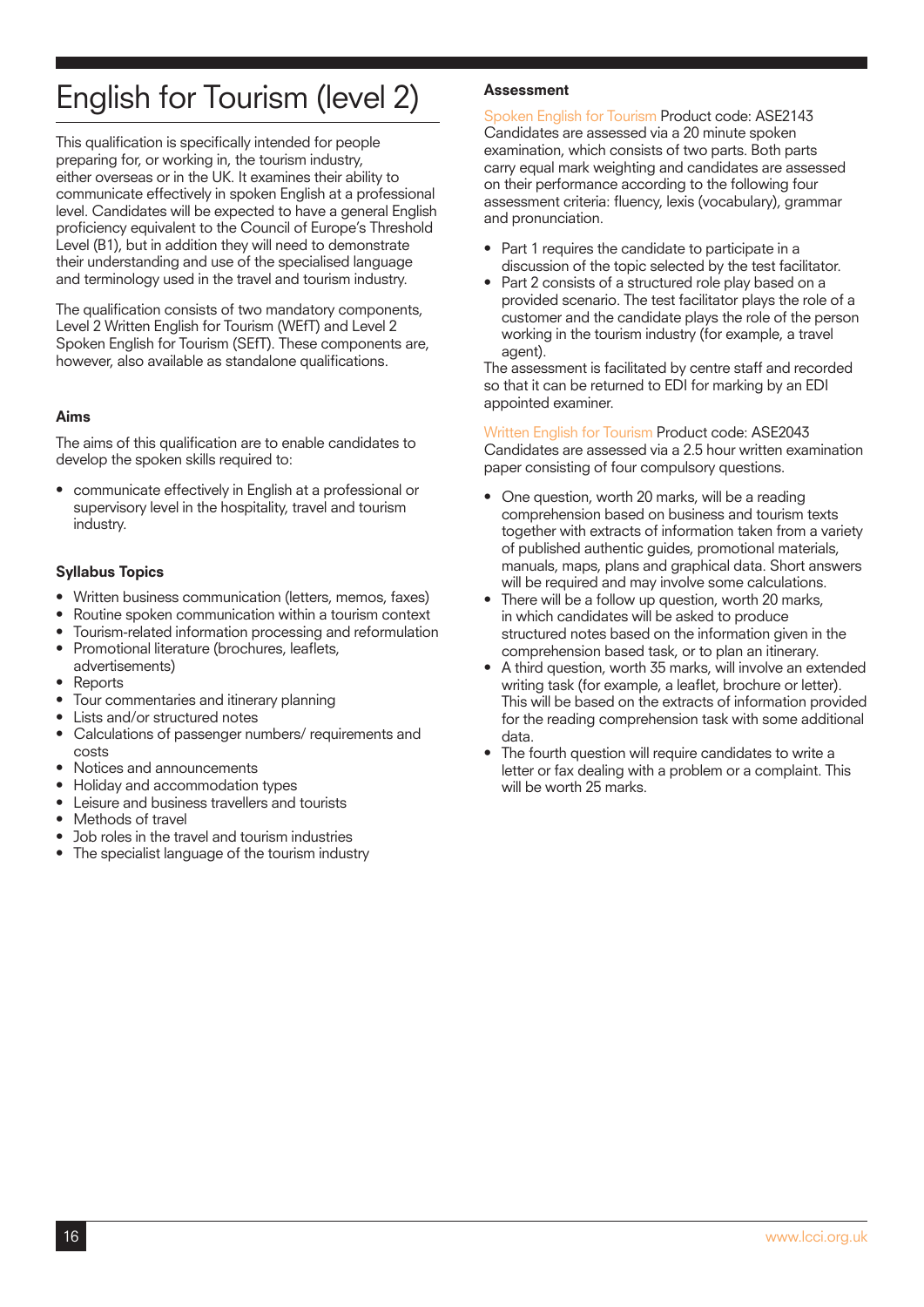### English for Accounting (level 3)

#### CEF B2 Product code: ASE20053

The Level 3 Award in English for Accounting helps students to develop and demonstrate their English language skills in the context of book-keeping and accounting. The qualification is intended for non-native English speakers working or intending to work in an accounts related function where they have to communicate using book-keeping and accounting vocabulary and terminology in English at CEF B2 level.

#### Aims

The aims of the qualification are to enable candidates to develop an ability to understand and apply the specific vocabulary, terminology and abbreviations generally used in written accounting contexts at the Council of Europe B2 level.

#### Syllabus Topics

The target lexis is based on the frequency of its occurrence in written accounting texts and will cover the following areas:

- 1. Descriptions of people, roles and relationships in an accounting context Page 4 of 17
- 2. Descriptions of functions and actions (e.g. bookkeeping, auditing, advising)
- 3. Group descriptions (e.g. work teams and personnel/ business networks)
- 4. International rules and regulations (e.g. IFRS, UK & US GAAP)
- 5. Accounting statements, reports and documentation:
- Financial reports and statements (eg balance sheets, profit and loss statements, annual reports)
- internal company documents (eg purchase orders, budget planning, cost control)
- Accounting software documentation
- Auditing documentation
- Book-keeping documentation
- International taxation documentation
- Corporate governance documentation
- 6. Correspondence
- 7. LCCI past papers

#### Assessment

Level 3 Award in English for Accounting consists of 40 objective type items. Candidates will have 50 minutes to read the Examination Instructions, and complete their answers onto a Candidates Answer Sheet provided. Item types include:

- Multiple-choice candidate is to select a target word that matches a definition / synonym / antonym / collocation.
- Completion tasks (cloze) sentence with target word / phrase removed and replaced by a gap. Candidates may be given a selection of words / phrases to choose from to fill in the gap.
- Reading comprehension  $-$  candidate is to select from a selection of questions / statements related to a short accounting text.
- Proof reading tasks candidates have to identify mistakes.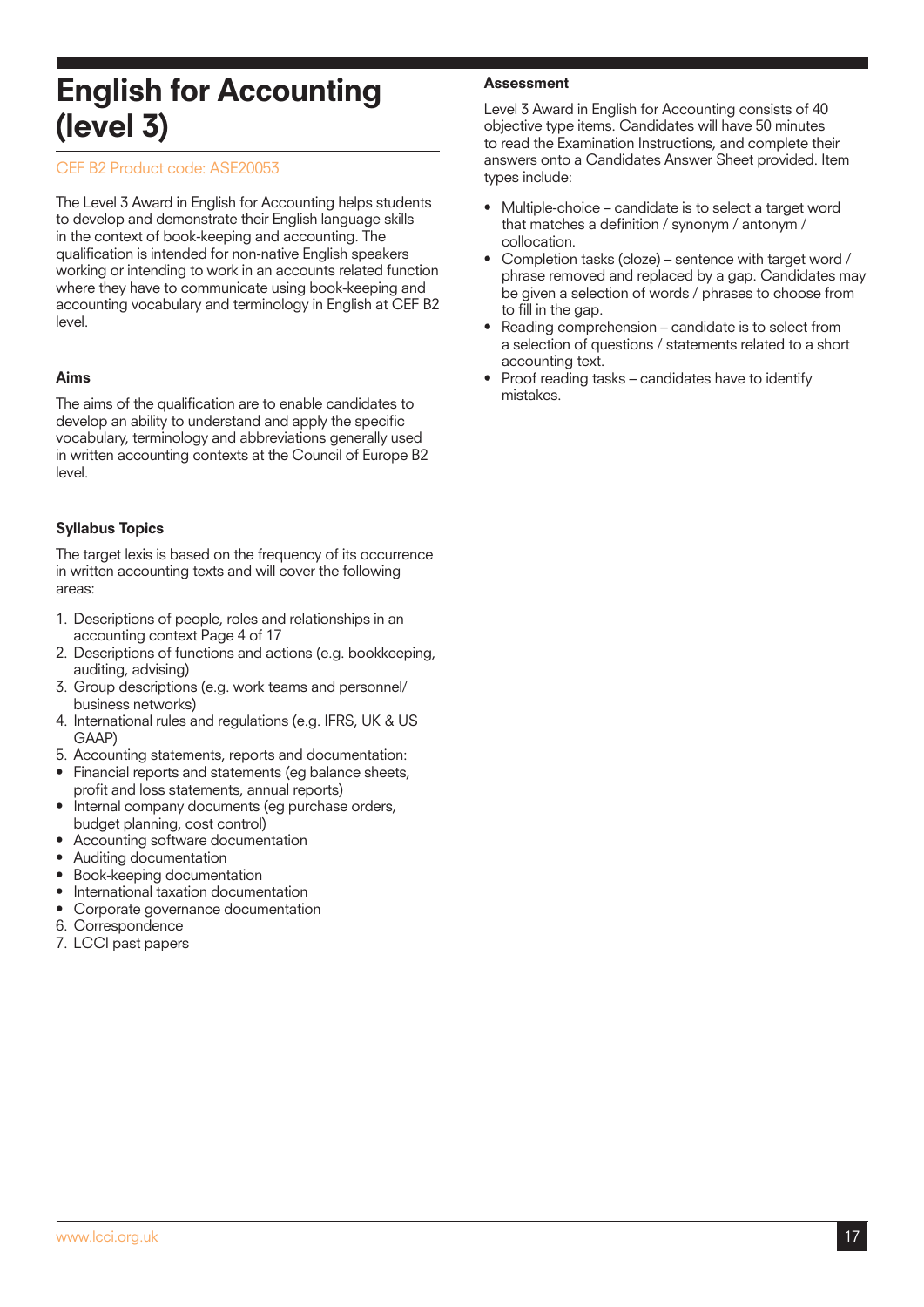# General English **Qualifications**

# JETSET ESOL International qualifications from Pearson EDI

The EDI JETSET (Junior English Tests, Senior English Tests) ESOL International qualifications are skills based English language qualifications that have been designed to develop and assess a candidate's ability to communicate in English. The tests are taken under examination conditions at increasing levels of difficulty and cover the four skill areas of Listening, Speaking, Reading and Writing. They are intended for candidates who are not native speakers of English and who wish to achieve a high quality, internationally recognised (UK QCA accredited) qualification in English that is available and recognised world-wide.

The qualifications are available from preliminary to Level 7 ranging from below CEF A1 through to C2. Each level consists of three mandatory components (listening comprehension test, reading test and writing tests) and one optional component (speaking test). The tests are offered On Demand and are available in either Junior (young learner - JET) or Senior (adult – SET) formats.

#### Aims

The aims of the Pearson JETSET qualifications are to enable candidates to develop:

- knowledge and understanding of the spoken and written forms of English in meaningful contexts
- the ability to listen and read for gist and detail and apply this knowledge and understanding to speaking and writing
- the ability to communicate effectively in English through the written and spoken word
- knowledge and understanding of the grammar of English, and the ability to apply it accurately in the appropriate context
- a suitable foundation for the further study of the language

#### Syllabus Topics

- At home
- At school/college
- At work
- Travel, transport and holidays
- Parts of the body, health and symptoms
- **Clothes**
- People, family relations, close friends
- Personal information
- • Jobs
- **Hobbies**
- Likes and dislikes
- • Animals
- Food and drink Shopping
- Time and measurement
- Numbers, prices and quantities
- **Colours**
- Places to go and entertainment
- Days, months, seasons and weather
- Countries, cities and nationalities
- Social activities
- Citizenship and knowing your rights

#### **Assessment**

#### Listening Test

Multiple choice listening comprehension with recorded audio 30 – 45 minutes (depending on level)

#### Reading Test

Multiple choice reading comprehension 60 – 120 minutes (depending on level)

#### Writing Test

Free-form writing test - test of written production skills 60 – 120 minutes (depending on level)

#### Speaking Test

Internally assessed according to provided mark schemes

#### (Optional)

5 - 8 minutes (depending on level)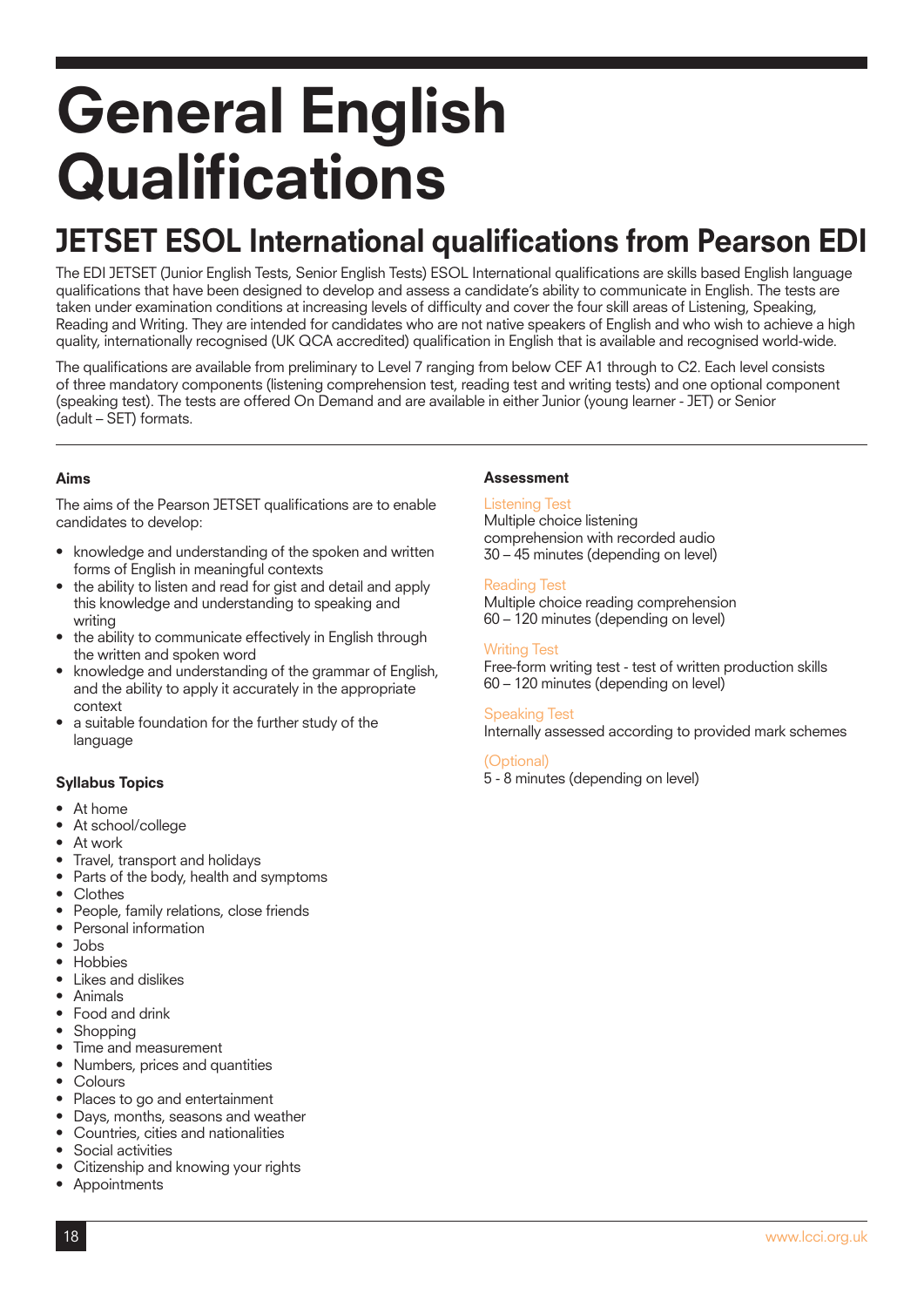### English Language Skills Assessment (ELSA)

ELSA (English Language Skills Assessment) is a diagnostic tool covering the 4 language skills – listening, reading, speaking and writing.

ELSA cover all levels of English language ability from very low to very high (Council of Europe A1 to C2) on a single scale for each skill. In their different formats, ELSA tests combine the proven advantages of traditional examinerbased assessments for Speaking and Writing (Writing 2) with the precision, speed and convenience of multiplechoice tests for Listening, Reading and Writing (Writing 1). The ELSA tests are flexible in that candidates can choose to do any combination of assessments. They are available On Demand and as either on-screen or paper based assessments.

#### Aims

- To measure general English language competence using work, home, social and travel settings
- To test a person's ability to understand and communicate in the real world
- To present a skills-based (listening, reading, writing, and speaking) interpretation of English language ability

#### ELSA Topics

ELSA tests a wide range of vocabulary, structures and situations, from simple to complex, enabling learners at any stage of language development to demonstrate their ability. The situations and contexts that appear in ELSA tests reflect everyday English as it is used:

- in the workplace
- when travelling, shopping and socialising
- in the media

#### Assessment

#### **Listening**

Multiple choice 60 questions 4 question formats Total testing time: approximately 30 minutes Score range: 0 – 250

#### Reading

Multiple-choice 60 questions 4 question formats Total testing time: 45 minutes Score range: 0 – 250

#### Writing<sup>1</sup>

Multiple-choice 60 questions 3 question formats covering grammar and syntax Total testing time: 45 minutes Score range: 0 – 100

#### Writing 2

One essay to be written on a specified topic Total testing time: 40 minutes Score range: Banded 0 – 7

#### **Speaking**

Task based – recorded and sent back to EDI for scoring 40 tasks 7 formats Total testing time: approximately 30 minutes Score range: 9 bands – Novice Low to Superior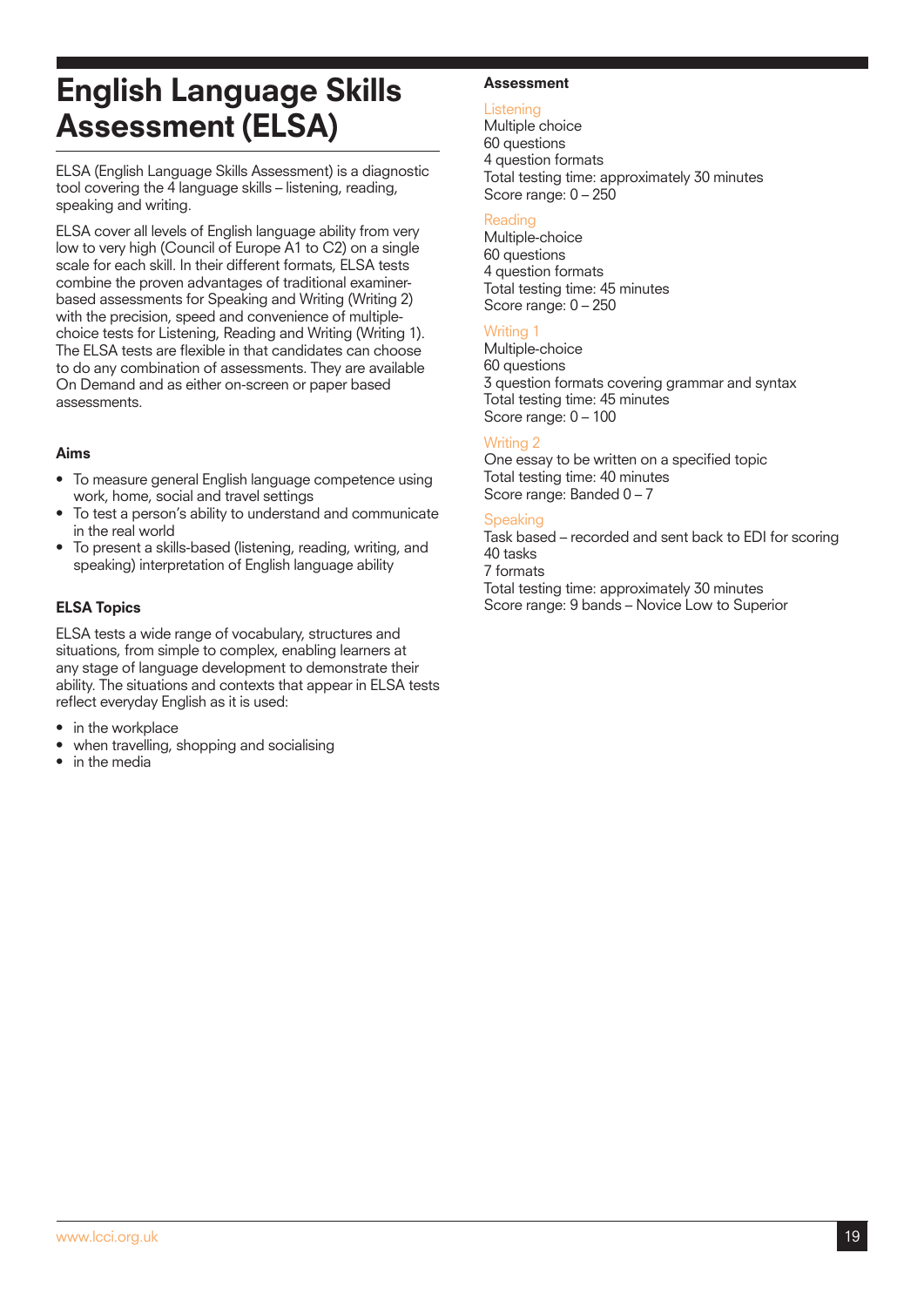### Foundation English Language Skills Assessment (FELSA)

Foundation English Language Skills Assessment (FELSA) is a diagnostic tool to test and evaluate English language ability in Listening, Reading and Speaking for candidates with a basic level of English language proficiency (below CEF A1-A2). The FELSA results provide positive learning outcomes for candidates at this level of English, describing what they can do in communicating in English.

The FELSA tests are flexible in that candidates can choose to do any combination of assessments, they are available On Demand and as either on-screen or paper based assessments.

#### Aims

The examination will assess the candidate's ability to:

- measure low level (below CEF A1 A2) English language competence using work, home, social and travel settings
- understand and communicate in the real world
- present a skills-based (listening, reading, speaking) interpretation of English language ability

#### FELSA Topics

- Business messages email, short letters, instructions
- Buying and selling every day items
- Eating out
- Food and drink
- **Holidays**
- Instructions at work and in day to day life
- Leisure activities
- **Shopping**
- **Sport**
- **Travel**
- Tourism places of interest

#### Assessment

#### **Listening**

Multiple choice 30 questions 2 question formats Total testing time: up to 1 hour allowed Score range: 0 – 17 (working towards A1)  $18 - 23$  (A1)  $24 - 30 (A2)$ 

#### Reading

Multiple choice 30 questions 5 question formats Total testing time: up to 1 hour allowed Score range: 0 – 17 (working towards A1) 18 - 23 (A1)

24 - 30 (A2)

#### **Speaking**

Listen and respond 4 question formats Total testing time: approximately 20 minutes Score range: working towards A1, A1 or A2 depending on candidate performance across the whole test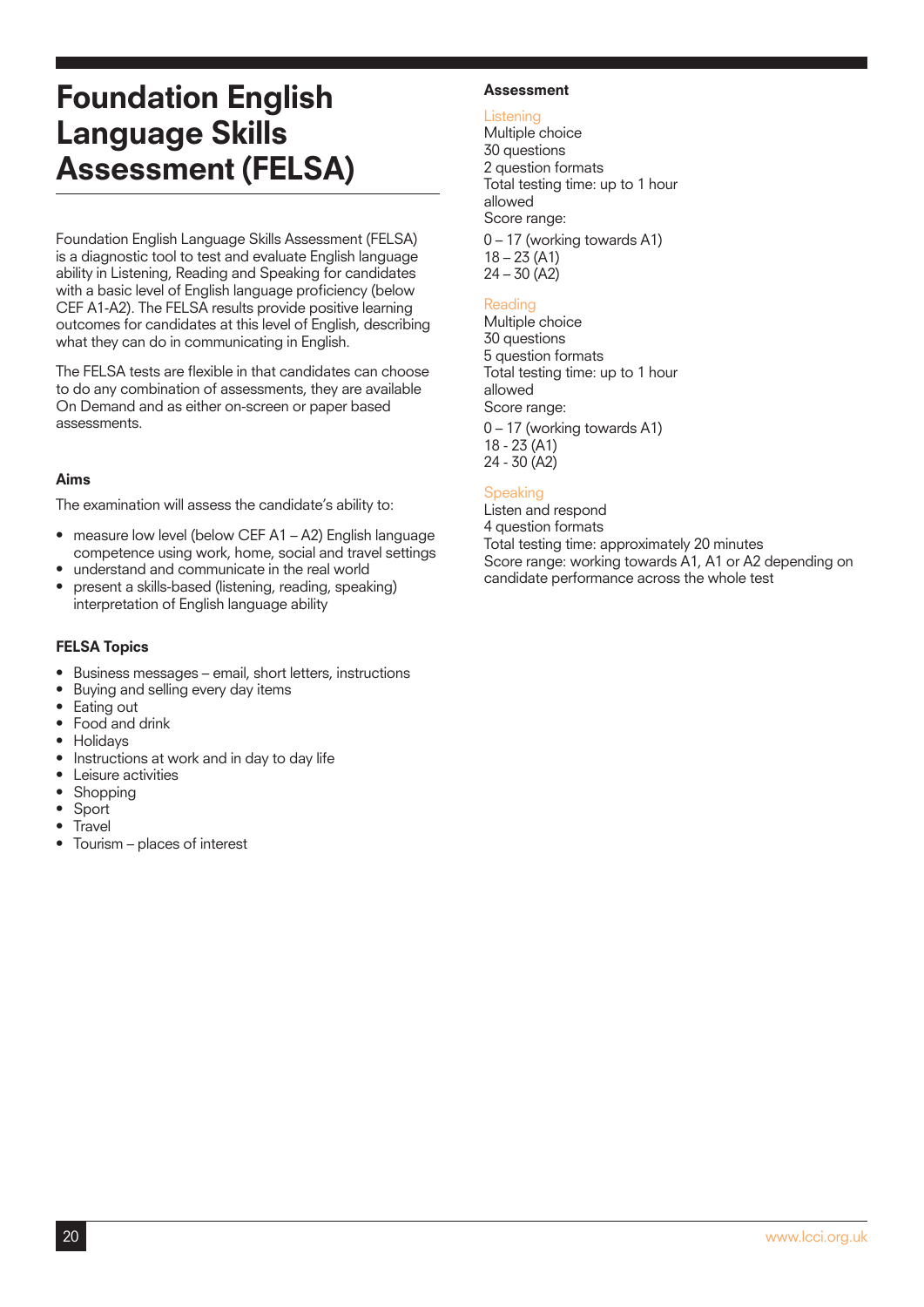# Teaching English qualifications

### First Certificate for Teachers of Business English (FTBE)

This qualification is intended as a supplementary qualification for qualified teachers of general English, providing them with an introduction to Teaching Business English (TBE).

Candidates should ideally be either: (a) graduates whose standard of English is equal to mother tongue and who already have a basic Teaching English as a Foreign Language (TEFL) or language teaching qualification, or (b) English language teachers whose standard of English is not equal to mother-tongue but who have a first degree plus a formal English language teaching qualification.

For both groups some experience of general English language teaching to adults will be useful, but not essential, as will a limited amount of business English teaching experience.

#### Aims

The aims of this qualification are to enable candidates to develop a basic knowledge and understanding of the Teaching Business English (TBE) profession in order to:

- demonstrate an understanding of the professional skills required of the Business English teacher
- identify the methodologies that are most effective in the Business English classroom
- demonstrate an understanding of the basic business concepts and practices with which the Business English teacher is expected to be familiar

#### Syllabus Topics

- Teaching Business English (TBE) professional skills (for example, needs analysis, syllabus/course design etc)
- TBE methodologies (for example, different approaches, classroom management, use of materials etc)
- Basic business concepts and practices (for example, business terminology, letter layout etc)

#### Assessment

Candidates will be assessed via a 2.5 hour examination paper.

- Section A covers TBE professional skills and is worth 35% of the marks
- Section B covers TBE methodology and materials and is worth 35% of the marks
- Section C covers basic business concepts and practices and is worth 30% of the marks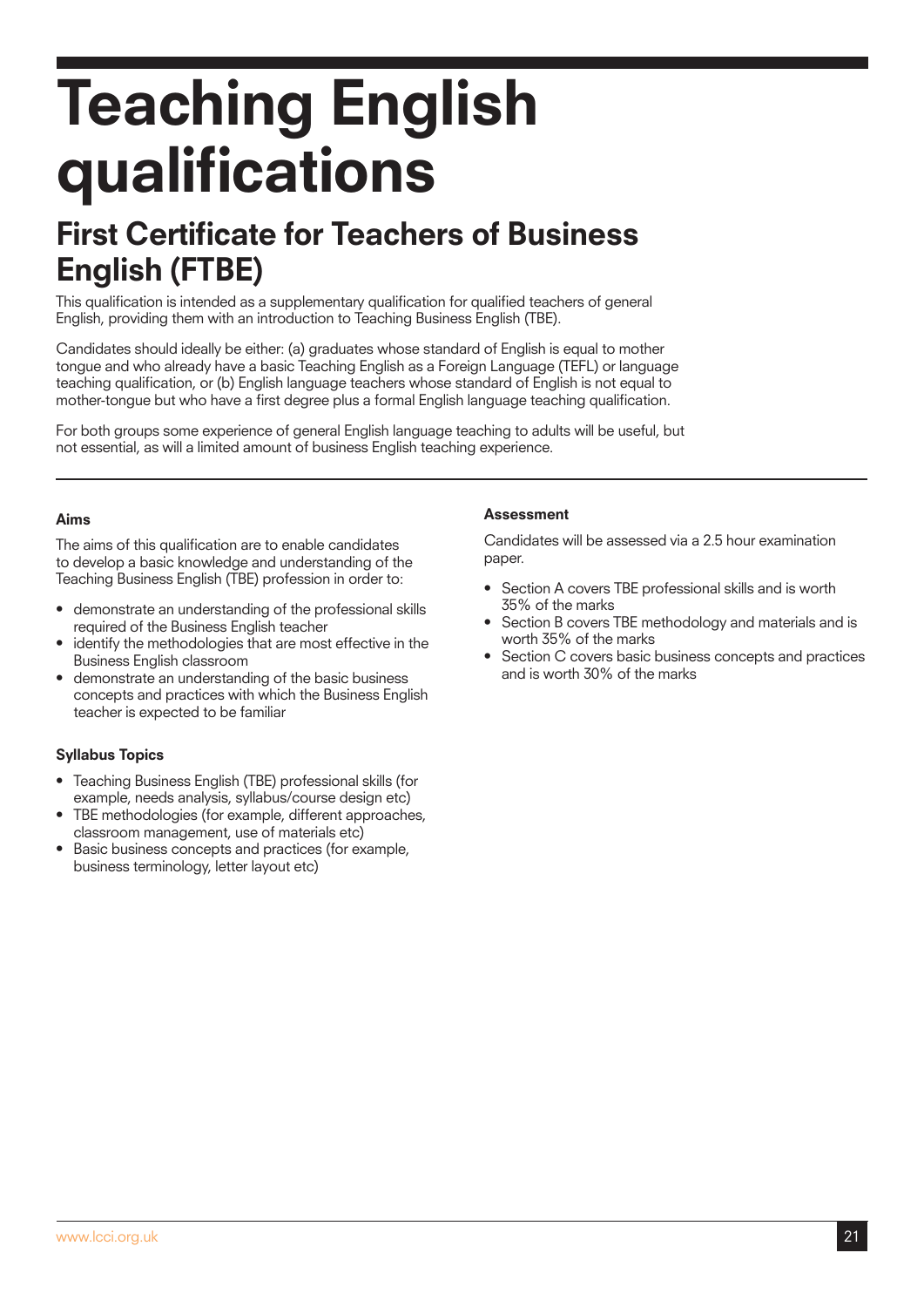## Certificate in Teaching English as a Foreign Language (CertTEFL)

The EDI Certificate in Teaching English as a Foreign Language (CertTEFL) is designed for people who have little or no experience of teaching English as a Foreign Language (EFL) but who wish to embark on a career as an EFL teacher. The EDI CertTEFL is a highly practical course designed to provide candidates with the initial skills they need for teaching English to adult students of other languages. Achievement of the EDI CertTEFL will confirm that candidates have a good understanding of the essential aspects of the EFL teacher's role, can organise and manage effective learning and have developed professionally through on-going reflection and evaluation.

#### Aims

The aims of the EDI CertTEFL are that by the end of the course, candidates will be able to:

- evaluate the communicative needs of classes of adult speakers of other languages (both at higher and lower levels)
- meet these needs through effective teaching
- evaluate how effectively they are meeting these needs

#### Syllabus Topics

- The principles of teaching and learning in an EFL context
- **EFL teaching skills and managing the learning** environment
- Teaching language within an EFL context
- Teaching speaking, writing, listening and reading in an EFL context
- Planning and evaluation of EFL teaching
- Assessment of FFL learners

#### Assessment

The EDI CertTEFL is internally assessed via a combination of teaching practice, teacher observation and written assignments.

Teaching Practice: Candidates must complete a minimum of four classes, totalling 6 hours of supervised and assessed teaching practice. Candidates must complete lesson plans for each of the teaching practice sessions and must demonstrate that they can apply the theory (of the input sessions) to their teaching.

Teacher Observation: Each candidate must complete a minimum of three classes, totalling 4 hours, of teacher observation. This should involve observing qualified and experienced teachers while they deliver lessons.

Written Assignments: Candidates must complete four written assignments of between 750 and 1000 words.

Each candidate is required to keep a portfolio of work that includes all materials relating to the teaching practice, teacher observation and written assignments. This portfolio should be submitted to EDI at the end of the course for moderation and certification.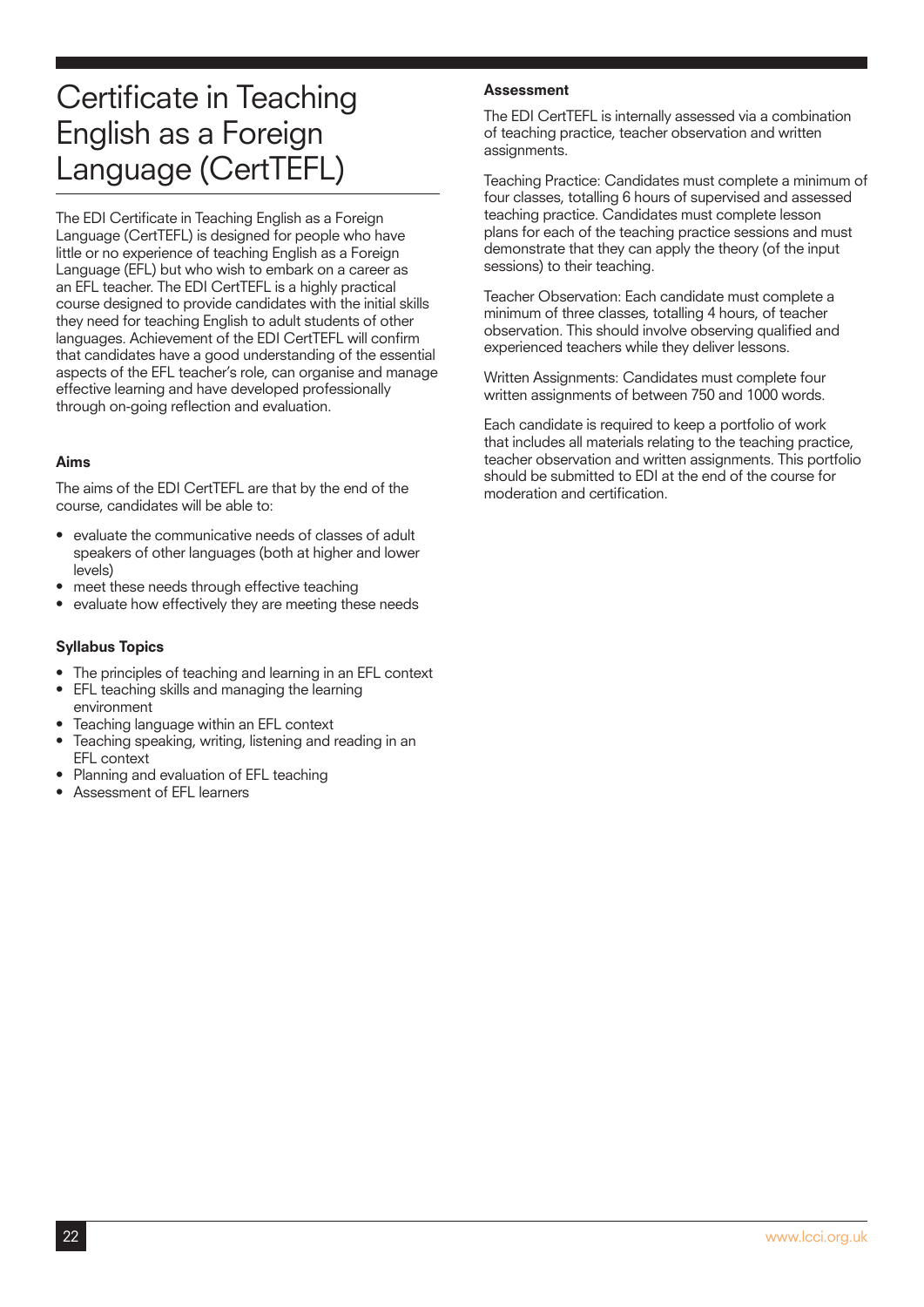## Examination availability

LCCI International qualifications are available On Demand and the following are also available on specific days throughout the year, known as Series dates.

#### **Examination**

## LCCI Annual qualification Reviews

Centres are able to download Annual qualification Reviews for the most popular LCCI International qualifications. The Annual qualification Reviews provide support and guidance to centres, helping teachers to prepare their candidates for taking the examinations.

For further information, please email the International enquiries team, internationalenquiries@ediplc.com.

### Support materials

To enhance our Business English and General English qualifications, we offer a wide range of support materials designed to help you deliver our qualifications and to help your candidates pass their examinations.

- Extended syllabuses cover the topics that should be included when delivering a course leading to one of our qualifications. You will find them invaluable when designing courses and planning lessons.
- Practice Papers and past papers are published to enable candidates to practise and to get a feel for what will be expected of them in the examination.
- Model answers provide examples of ideal examination answers, as well as helpful hints and advice on examination technique.

### Support publications

All LCCI International qualifications are supported by a comprehensive list of recommended reading materials which support preparation for the qualification perfectly.

Also available are a range of 'How to Pass' and 'Passport to Success' books, to help to prepare students. The books are written by our Chief Examiners, and are invaluable as both course texts and revision guides. They can be ordered directly from the EDI enquiries team or via www.lcci.org.uk. How to Pass English for Business Preliminary level

- How to Pass English for Business 1
- How to Pass English for Business 2
- How to Pass English for Business 3
- How to Pass English for Business 4
- How to Pass SEFIC Preliminary level
- **How to Pass SEFIC 1**
- How to Pass SEFIC 2
- How to Pass SEFIC 3
- • How to Pass SEFIC 4
- Passport to Success Beginner Workbook (JET Version) JETSET
- Passport to Success Beginner Workbook (SET Version) JETSET
- Passport to Success Elementary Workbook (JET Version) JETSET
- Passport to Success Elementary Workbook (SET Version) JETSET
- Passport to Success Pre-Intermediate Workbook (JET Version) JETSET
- Passport to Success Pre-Intermediate Workbook (SET Version) JETSET
- Passport to Success Intermediate Workbook (JET Version) JETSET
- Passport to Success Intermediate Workbook (SET Version) JETSET

Visit www.lcci.org.uk for a full list of our publications and to obtain an order form for your chosen books. You can also use the site to download extended syllabuses, model answers and past papers.